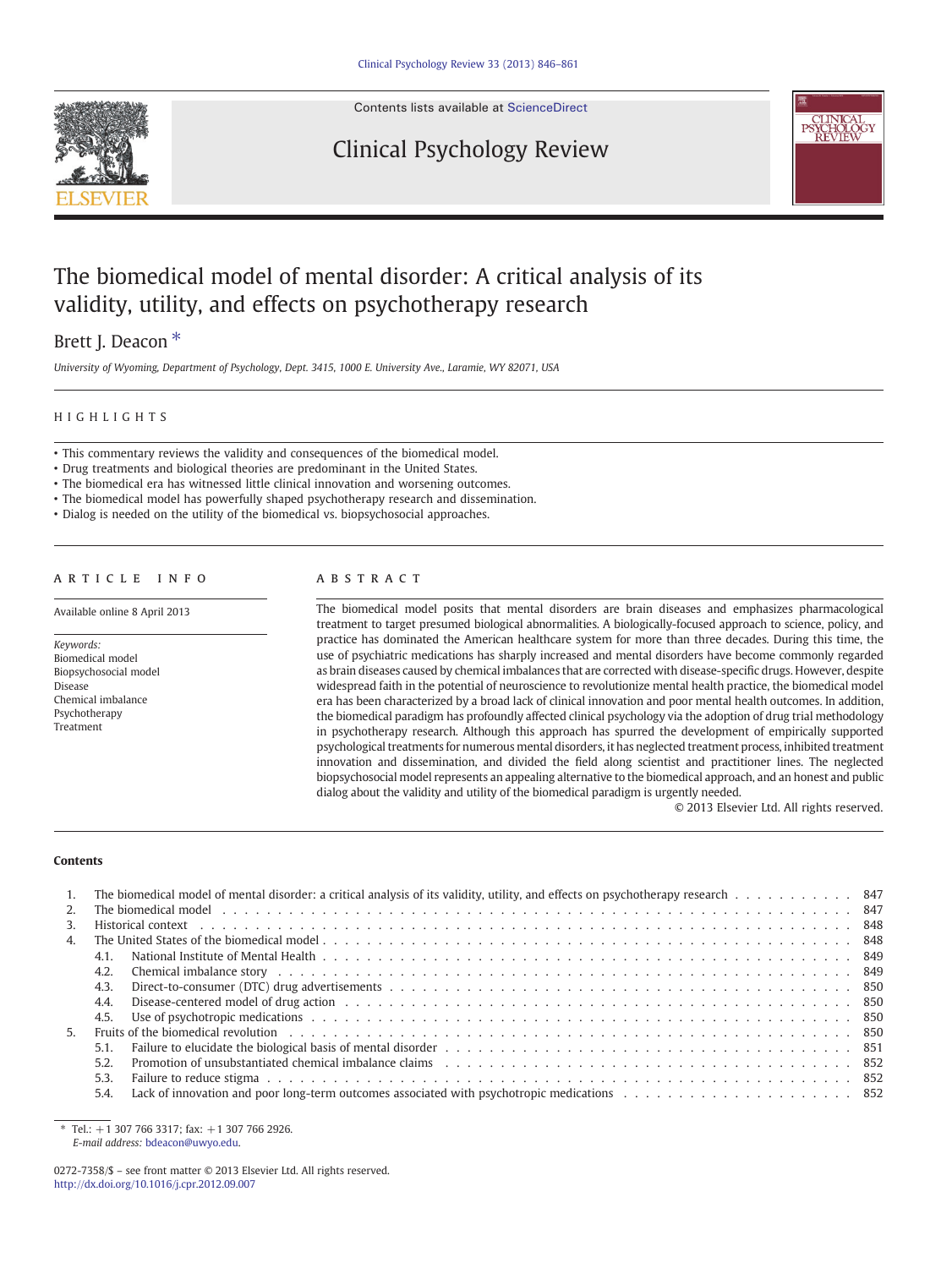|    | 5.5. |                                                                                                                                                                                                                                |  |  |  |  |  |
|----|------|--------------------------------------------------------------------------------------------------------------------------------------------------------------------------------------------------------------------------------|--|--|--|--|--|
|    |      |                                                                                                                                                                                                                                |  |  |  |  |  |
| 6. |      |                                                                                                                                                                                                                                |  |  |  |  |  |
| 7. |      |                                                                                                                                                                                                                                |  |  |  |  |  |
|    |      |                                                                                                                                                                                                                                |  |  |  |  |  |
|    | 7.2. |                                                                                                                                                                                                                                |  |  |  |  |  |
|    | 7.3. |                                                                                                                                                                                                                                |  |  |  |  |  |
|    | 7.4. |                                                                                                                                                                                                                                |  |  |  |  |  |
|    | 7.5. | Generalizability of ESTs to clinical practice enterpresent enterpresent enterpresent enterpresent enterpresent                                                                                                                 |  |  |  |  |  |
|    | 7.6. | Disorder-specific approach response to the set of the set of the set of the set of the set of the set of the set of the set of the set of the set of the set of the set of the set of the set of the set of the set of the set |  |  |  |  |  |
|    |      |                                                                                                                                                                                                                                |  |  |  |  |  |
| 8. |      |                                                                                                                                                                                                                                |  |  |  |  |  |
|    |      |                                                                                                                                                                                                                                |  |  |  |  |  |
|    |      |                                                                                                                                                                                                                                |  |  |  |  |  |
|    |      |                                                                                                                                                                                                                                |  |  |  |  |  |

# 1. The biomedical model of mental disorder: a critical analysis of its validity, utility, and effects on psychotherapy research

Mental disorders are brain diseases caused by neurotransmitter dysregulation, genetic anomalies, and defects in brain structure and function. Yet, scientists have not identified a biological cause of, or even a reliable biomarker for, any mental disorder. Psychotropic medications work by correcting the neurotransmitter imbalances that cause mental disorders. However, there is no credible evidence that mental disorders are caused by chemical imbalances, or that medicines work by correcting such imbalances. Advances in neuroscience have ushered in an era of safer and more effective pharmacological treatments. Conversely, modern psychiatric drugs are generally no more safe or effective than those discovered by accident a half-century ago. Biological psychiatry has made great progress in reducing the societal burden of mental disorder. However, mental disorders have become more chronic and severe, and the number of individuals disabled by their symptoms has steadily risen in recent decades. Educating the public that mental disorders are biologically-based medical diseases reduces stigma. But despite the public's increasing endorsement of biological causes and treatments, stigma has not improved and shows signs of worsening. Increased investment in neuroscience research will lead to diagnostic biological tests and curative pharmacological treatments. The pharmaceutical industry has dramatically scaled back efforts to develop new psychiatric drugs due to the lack of promising molecular targets for mental disorders and the frequent failure of new compounds to demonstrate superiority to placebo.

Such is the perplexing state of mental healthcare in the United States. The ascendancy of the biomedical model — the notion that mental disorders are brain diseases<sup>1</sup>  $-$  has yielded advances in genomics, neuroscience, and molecular biology that are commonly believed to have revolutionized our understanding of the nature and treatment of mental disorders. An atmosphere of enthusiastic anticipation has surrounded biological psychiatry for decades ([Deacon & Lickel, 2009;](#page-12-0) [Peele, 1981\)](#page-12-0) driven by the faith that the field is on the verge of discoveries that will transform assessment, prevention, and treatment, and even eradicate mental disorders altogether [\(Wolfe, 2012\)](#page-15-0). According to National Institute of Mental Health (NIMH) director Thomas [Insel](#page-13-0) [\(2010\)](#page-13-0), advances in neuroscience will "lead to more targeted and curative treatments" (p. 51) and may herald the day when "the distinction between neurological and psychiatric disorders will vanish, leading to a combined discipline of clinical neuroscience" ([Insel, 2007, p. 757](#page-13-0)). The biomedical model of mental disorder is an accepted reality in the United States, and those who publicly question its legitimacy are swiftly and vigorously criticized by its advocates (e.g., [American Psychiatric](#page-12-0) [Association, 2003a, 2005, 2012; Kramer, 2011\)](#page-12-0).

Often overlooked in the context of widespread enthusiasm for the biomedical model, until recently brought to light by a series of high-profile challenges to the status quo in psychiatry (e.g., [Carlat, 2010; Kirsch,](#page-12-0) [2010; Whitaker, 2010a](#page-12-0)), is the fact that mental health outcomes in the United States are disconcertingly poor. There exists a striking disconnect between decades of pronouncements by mental health authorities about transformative advances in neuroscience and biological psychiatry and the stagnant state of the clinical management of mental disorders. The aforementioned critiques of the modern biomedical model approach to mental disorder, and the popular media attention they have received (e.g., [Angell, 2011a, 2011b; Begley, 2010; Spiegel, 2012; Stahl, 2012](#page-12-0)), have stimulated an increasingly public dialog regarding the validity and utility of the biomedical paradigm in mental health. A critical analysis of this topic is long overdue, as is a close examination of the practical consequences of the longstanding dominance of the biomedical model on clinical psychology and psychotherapy research.

### 2. The biomedical model

The biomedical model assumes that mental disorders like schizophrenia, major depressive disorder, attention deficit/hyperactivity disorder (ADHD), and substance use disorders are biologically-based brain diseases. Core tenets of this approach include: (a) mental disorders are caused by biological abnormalities principally located in the brain, (b) there is no meaningful distinction between mental diseases and physical diseases, and (c) biological treatment is emphasized [\(Andreasen, 1985\)](#page-12-0). In the biomedical paradigm, the primary aim of research into the nature of mental disorders is to uncover their biological cause(s). Similarly, treatment research seeks to develop somatic therapies that target underlying biological dysfunction. The ultimate goal is the discovery of magic bullets — precise therapeutic agents that specifically target the disease process without harming the organism, like penicillin for bacterial infection ([Moncrieff, 2008](#page-13-0)).

The biomedical model was eloquently described (and criticized) by psychiatrist George [Engel \(1977\)](#page-12-0) as follows:

The dominant model of disease today is biomedical, with molecular biology its basic scientific discipline. It assumes diseases to be fully accounted for by deviations from the norm of measurable biological (somatic) variables. It leaves no room within its framework for the social, psychological, and behavioral dimensions of illness. The biomedical model not only requires that disease be dealt with as

 $1$  The phrase "biomedical model" is used throughout this article to describe the predominant approach to mental disorder in the United States. Also known as the "disease model" [\(Kiesler, 2000\)](#page-13-0), the biomedical model is a specific manifestation of the broader medical model in which psychosocial approaches to mental disorder are eschewed in favor of biological theories and treatments ([Engel, 1977](#page-12-0)).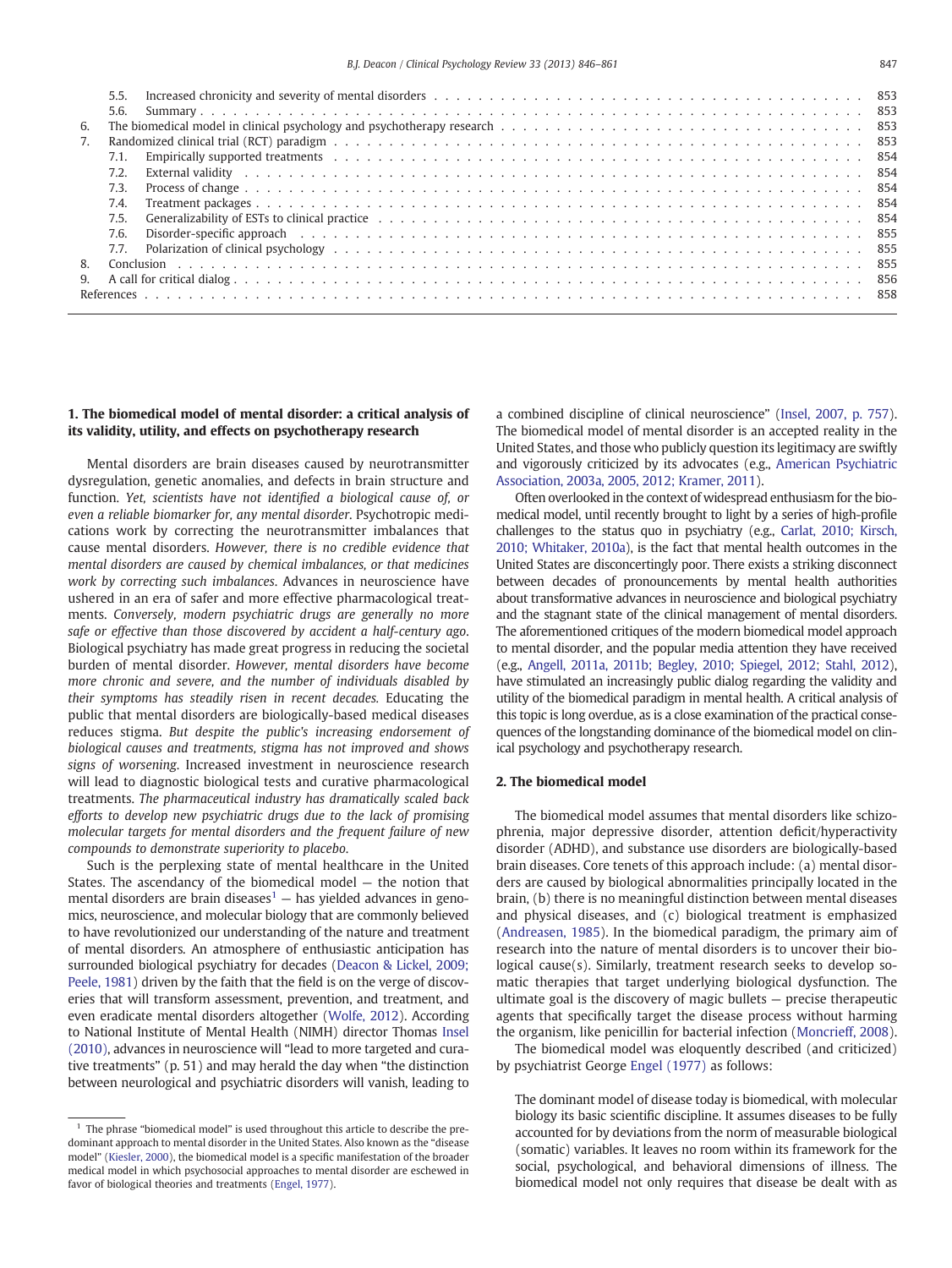an entity independent of social behavior, it also demands that behavioral aberrations be explained on the basis of disordered somatic (biochemical or neurophysiological) processes (p. 130).

Although contemporary biomedical model proponents pay lip service to psychosocial theories and treatments, the decades-old portrayal of this paradigm by Engel remains an apt characterization of the predominant approach to mental disorder in the United States. The biomedical model minimizes the relevance of psychosocial contributions to mental disorder and assumes the eliminative reductionist position [\(Lilienfeld, 2007](#page-13-0)) that psychological phenomena can be fully reduced to their biological causes. This position was articulated by former American Psychiatric Association (APA) president Paul Applebaum, who noted, "Our brains are biological organs by their very nature. Any [mental] disorder is in its essence a biological process." [\(Davis, 2003\)](#page-12-0). From this perspective, the biological level of analysis is inherently fundamental to the psychological, and psychology is relegated to the status a "placeholder science" that will eventually be replaced by neuroscience and molecular biology [\(Gold, 2009](#page-13-0)).

#### 3. Historical context

The full story of how the biomedical model came to dominate mental healthcare in the United States is complex and largely beyond the scope of this article. Nevertheless, a brief summary of seminal events helps place the present-day dominance of the biomedical model in its proper historical context (see [Healy, 1997; Moncrieff,](#page-13-0) [2008;](#page-13-0) and [Whitaker, 2001, 2010a,](#page-15-0) for detailed accounts). The discovery that general paresis was caused by a bacterial microorganism and could be cured with penicillin reinforced the view that biological causes and cures might be discovered for other mental disorders. The rapid and enthusiastic adoption of electroconvulsive therapy (ECT), lobotomy, and insulin coma therapy in the 1930s and 1940s encouraged hopes that mental disorders could be cured with somatic therapies. Psychiatry's psychopharmacological revolution began in the 1950s, a decade that witnessed the serendipitous discovery of compounds that reduced the symptoms of psychosis, depression, mania, anxiety, and hyperactivity. Chemical imbalance theories of mental disorder soon followed (e.g., [Schilkraudt, 1965; van Rossum, 1967](#page-14-0)), providing the scientific basis for psychiatric medications as possessing magic bullet qualities by targeting the presumed pathophysiology of mental disorder. Despite these promising developments, psychiatry found itself under attack from both internal and external forces. The field remained divided between biological psychiatrists and Freudians who rejected the biomedical model. Critics such as R. D. [Laing \(1960\)](#page-13-0) and Thomas [Szasz \(1961\)](#page-14-0) incited an "anti-psychiatry" movement that publicly threatened the profession's credibility. Oscar-winning film One Flew Over the Cuckoo's Nest [\(Douglas & Zaentz, 1975](#page-12-0)) reinforced perceptions of psychiatric treatments as barbaric and ineffective.

In response to these threats to its status as a legitimate branch of scientific medicine, organized psychiatry embraced the biomedical model. [Engel \(1977\)](#page-12-0) remarked that "many psychiatrists seemed to be saying to medicine, 'Please take us back and we will never again deviate from the biomedical model'" (p. 129). The publication of the DSM-III in 1980 was heralded by the APA as a monumental scientific achievement, although in truth the DSM-III's primary advancement was not enhanced validity but improved interrater reliability. Psychiatrist [Gerald Klerman](#page-13-0), director of the Alcohol, Drug Abuse, and Mental Health Administration (now the Substance Abuse and Mental Health Services Administration), remarked that the DSM-III "represents a reaffirmation on the part of American psychiatry to its medical identity and its commitment to scientific medicine" (p. 539, 1984). Shortly after publication of the DSM-III, the APA launched a marketing campaign to promote the biomedical model in the popular press [\(Whitaker, 2010a](#page-15-0)). Psychiatry benefitted from the perception that, like other medical disciplines, it too had its own valid diseases and effective disease-specific remedies. The APA

established a division of publications and marketing, as well as its own press, and trained a nationwide roster of experts who could promote the biomedical model in the popular media ([Sabshin, 1981,](#page-14-0) [1988\)](#page-14-0). The APA held media conferences, placed public service spots on television and spokespersons on prominent television shows, and bestowed awards to journalists who penned favorable stories. Popular press articles began to describe a scientific revolution in psychiatry that held the promise of curing mental disorder. In 1985, Jon Franklin earned a Pulitzer Prize for expository journalism for his seven-part series on molecular psychiatry, published in the Baltimore Evening Sun [\(Franklin, 1984](#page-13-0)). Based on interviews with more than 50 leading psychiatrists and neuroscientists, Franklin described how psychiatry was on the cusp of discovering, and in some cases had already discovered, the biochemical causes of mental disorders. He concluded, "…psychiatry today stands on the threshold of becoming an exact science, as precise and quantifiable as molecular genetics. Ahead lies an era of psychic engineering, and the development of specialized drugs and therapies to heal sick minds" ([Franklin, 1984, p. 1](#page-13-0)).

United by their mutual interests in promotion of the biomedical model and pharmacological treatment, psychiatry joined forces with the pharmaceutical industry. A policy change by the APA in 1980 allowed drug companies to sponsor "scientific" talks, for a fee, at its annual conference ([Whitaker, 2010a](#page-15-0)). Within the span of several years, the organization's revenues had doubled, and the APA began working together with drug companies on medical education, media outreach, congressional lobbying, and other endeavors. Under the direction of biological psychiatrists from the APA, the NIMH took up the biomedical model mantle and began systematically directing grant funding toward biomedical research while withdrawing support for alternative approaches like Loren Mosher's promising community-based, primarily psychosocial treatment program for schizophrenia ([Bola & Mosher, 2003](#page-12-0)). The National Alliance on Mental Illness (NAMI), a powerful patient advocacy group dedicated to reducing mental health stigma by blaming mental disorder on brain disease instead of poor parenting, forged close ties with the APA, NIMH, and the drug industry. Connected by their complementary motives for promoting the biomedical model, the APA, NIMH, NAMI, and the pharmaceutical industry helped solidify the "biologically-based brain disease" concept of mental disorder in American culture. [Whitaker \(2010a\)](#page-15-0) described the situation thus:

In short, a powerful quartet of voices came together during the 1980s eager to inform the public that mental disorders were brain diseases. Pharmaceutical companies provided the financial muscle. The APA and psychiatrists at top medical schools conferred intellectual legitimacy upon the enterprise. The NIMH put the government's stamp of approval on the story. NAMI provided moral authority. This was a coalition that could convince American society of almost anything… (p. 280).

Although the internal division within psychiatry has largely disappeared with the ascendancy of the biomedical model, the field still perceives itself as under attack. In his 2010 presidential address at the [APA's](#page-12-0) annual convention, Stanford University psychiatrist [Alan](#page-14-0) [Schatzberg](#page-14-0) highlighted strategies for defending psychiatry from threats to its credibility. His advice: "We need to be more medical to be taken seriously" (p. 1163). This refreshingly honest admission highlights a critical function of the biomedical model for psychiatry. It is a primary source of its legitimacy as a branch of scientific medicine.

#### 4. The United States of the biomedical model

The present-day dominance of the biomedical model is readily observed in the pronouncements of American mental health authorities (see [Table 1\)](#page-3-0). Mental disorders are characterized as "diseases" by the NIMH, the National Institute on Drug Abuse (NIDA), and the National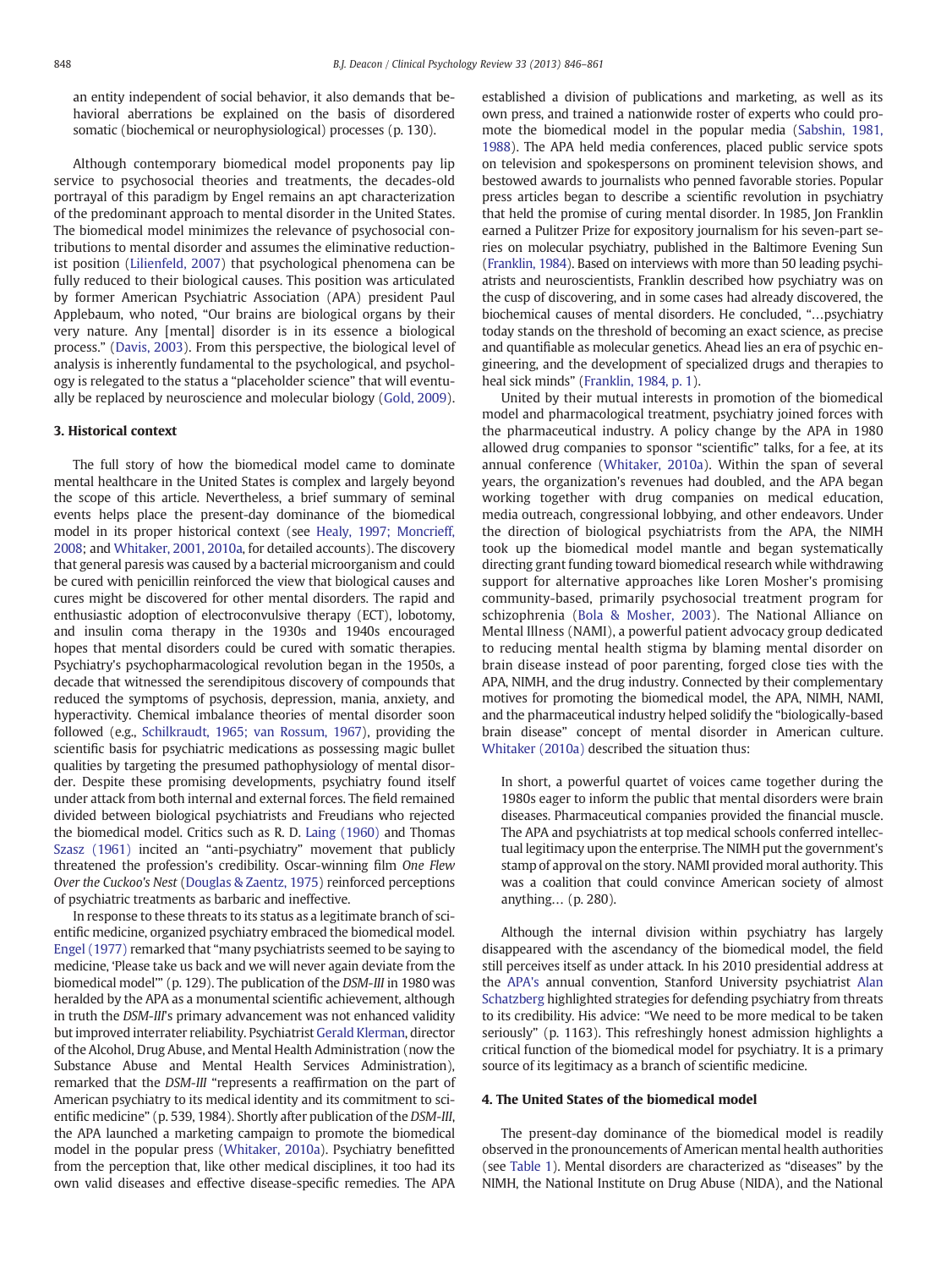#### <span id="page-3-0"></span>Table 1

Promotion of the biomedical model: selected quotations from prominent sources.

| Quotation                                                                                                                                                                                                                                                                                                                                                                                                                                                                                                                                                                                                                 | Source                                                                     |
|---------------------------------------------------------------------------------------------------------------------------------------------------------------------------------------------------------------------------------------------------------------------------------------------------------------------------------------------------------------------------------------------------------------------------------------------------------------------------------------------------------------------------------------------------------------------------------------------------------------------------|----------------------------------------------------------------------------|
| "Many illnesses previously defined as 'mental' are now recognized to have a biological cause." <sup>a</sup><br>"It has become an NIMH mantra to describe mental disorders as brain disorders." <sup>b</sup><br>"mental disorders appear to be disorders of brain circuits." <sup>c</sup><br>"there is an increasing recognition in the decade following the Decade of the Brain that these are brain"<br>disorders, that mental disorders are brain disorders, a simple and profound truth that has completely<br>altered the way that we approach diagnosis and ultimately will alter the way we treat them." $\epsilon$ | Thomas Insel, M.D., National Institute<br>of Mental Health (NIMH) Director |
| "[Mental disorders] are real illnesses of a real organ, the brain, just like coronary artery disease is a                                                                                                                                                                                                                                                                                                                                                                                                                                                                                                                 | Steven Hyman, M.D., former                                                 |
| disease of a real organ, the heart." <sup>d</sup><br>"Drug addiction is a disease of the human brain." <sup>e</sup>                                                                                                                                                                                                                                                                                                                                                                                                                                                                                                       | NIMH Director (1996-2001)<br>Nora Volkow, M.D., National                   |
| "It is considered a brain disease because drugs change the brain – they change its structure and<br>how it works." <sup>f</sup>                                                                                                                                                                                                                                                                                                                                                                                                                                                                                           | Institute on Drug Abuse Director                                           |
| "alcoholism is a disease Like many other diseases, alcoholism is chronic, meaning that it lasts a                                                                                                                                                                                                                                                                                                                                                                                                                                                                                                                         | National Institute on Alcohol                                              |
| person's lifetime; it usually follows a predictable course; and it has symptoms." <sup>g</sup>                                                                                                                                                                                                                                                                                                                                                                                                                                                                                                                            | Abuse and Alcoholism                                                       |
| "Mental illnesses are biologically based brain disorders."h<br>"Mental illnesses are serious medical illnesses." <sup>i</sup>                                                                                                                                                                                                                                                                                                                                                                                                                                                                                             | National Alliance on Mental Illness                                        |
| "A large body of scientific evidence suggests that OCD results from a chemical imbalance in the brain."<br>"Research has shown that serious neurobiological disorders such as schizophrenia reveal reproducible<br>abnormalities of brain structure (such as ventricular enlargement) and function."<br>"science has proven that mental illnesses are real medical conditions"                                                                                                                                                                                                                                            | American Psychiatric Association                                           |
| "The biological basis for psychiatric illness is now well established.""                                                                                                                                                                                                                                                                                                                                                                                                                                                                                                                                                  | American College of Neuropsychopharmacology                                |
| "Depression is a treatable medical illness involving an imbalance of brain chemicals called<br>neurotransmitters and neuropeptides." <sup>n</sup>                                                                                                                                                                                                                                                                                                                                                                                                                                                                         | Depression and Bipolar Support Alliance                                    |
| "F.E.A.S.T. believes eating disorders are treatable biologically based brain illness" [sic].                                                                                                                                                                                                                                                                                                                                                                                                                                                                                                                              | Families Empowered and Supporting<br><b>Treatment of Eating Disorders</b>  |
| "Attention-deficit/hyperactivity disorder (ADHD) is a neurobiological disorder"P                                                                                                                                                                                                                                                                                                                                                                                                                                                                                                                                          | Children and Adults with Attention<br>Deficit/Hyperactivity Disorder       |
| "When you have depression, chemicals in your brain called neurotransmitters are out of balance." <sup>q</sup>                                                                                                                                                                                                                                                                                                                                                                                                                                                                                                             | WebMD                                                                      |
| "If you have depression, you may have a serotonin imbalance.""                                                                                                                                                                                                                                                                                                                                                                                                                                                                                                                                                            | MayoClinic.com                                                             |
| "When activity of key brain chemicals is too high, Abilify lowers it. When activity of key brain chemicals<br>is too low, Abilify raises it." <sup>s</sup>                                                                                                                                                                                                                                                                                                                                                                                                                                                                | Otsuka America Pharmaceuticals                                             |

<sup>a</sup> [Insel \(2007\)](#page-13-0); <sup>b</sup> [Insel \(2011\);](#page-13-0) <sup>c</sup> [Insel \(2006\);](#page-13-0) <sup>d</sup> [Albee and Joffe \(2004\);](#page-12-0) <sup>e</sup> [NIDA \(2010\)](#page-14-0); <sup>F</sup> [Volkow and N. \(n.d.\)](#page-14-0); <sup>g</sup> [NIAAA \(2012\);](#page-14-0) <sup>h</sup> [NAMI \(n.d.a\);](#page-14-0) <sup>i</sup> [NAMI \(n.d.b\)](#page-14-0); <sup>j</sup> [NAMI \(n.d.c\)](#page-14-0); k [American Psychiatric Association \(2003a, 2003b\);](#page-12-0) <sup>1</sup> [APA \(2005\);](#page-12-0) <sup>m</sup> [ACNP \(2012\);](#page-12-0) <sup>n</sup> [DBSA \(2009\)](#page-12-0); ° [FEAST \(2010\)](#page-12-0); <sup>p</sup> [CHADD \(n.d.\)](#page-12-0); <sup>q</sup> [WebMD \(2009\);](#page-15-0) <sup>r</sup> [Mayo Clinic \(2010\);](#page-13-0)

<sup>s</sup> [Otsuka-America Pharmaceuticals \(2006\)](#page-14-0).

Institute on Alcohol Abuse and Alcoholism (NIAAA). Patient advocacy groups such as NAMI, the Depression and Bipolar Support Alliance (DBSA), Families Empowered and Supporting Treatment of Eating Disorders (FEAST), and Children and Adults with Attention Deficit/ Hyperactivity Disorder (CHADD) emphasize the biomedical model in their description of mental disorders. Public education campaigns like NAMI's Campaign to End Discrimination aim to decrease mental health stigma by asserting that mental disorders are brain diseases and illnesses like any other. The NIMH's curriculum supplement for grades 6–8 attempts to improve "mental health literacy" by instructing children that mental disorders are "illnesses of the brain" (e.g., [Watson](#page-15-0) [et al., 2004, p. 565\)](#page-15-0).

#### 4.1. National Institute of Mental Health

The biomedical model dominates the NIMH's execution of its mission to educate the public about mental disorders and fund research on their causes and treatment [\(Pilecki, Clegg, & McKay, 2011\)](#page-14-0). To illustrate, the NIMH's educational brochures on common mental disorders are heavily biased in favor of biological causes and psychotropic medications (Leffi[ngwell & Claborn, 2010](#page-13-0)). The [2009 NIMH](#page-14-0) brochure on OCD provides a representative example. Consumers are encouraged to seek help from a doctor who may prescribe antidepressant, antianxiety, and/or beta-blocking medications; doctors may also provide a referral for "talk therapy" ([Taylor, McKay, & Abramowitz, 2010](#page-14-0)).<sup>2</sup> Promoting medication as the preferred treatment for OCD and relegating psychotherapy to adjunct status is surprising given that NIMH-sponsored research has shown a form of "talk therapy" known as exposure and response prevention to be more effective than pharmacotherapy in the treatment of adults with this disorder ([Foa et al., 2005\)](#page-13-0).

The NIMH has preferentially allocated grant dollars to biomedical research for decades, and this trend will likely continue in accordance with the agency's current strategic plan [\(Insel, 2009](#page-13-0)). The plan proceeds with the assumption that mental disorders are products of abnormal brain circuitry and emphasizes the support of research aimed at identifying biological mechanisms that can be targeted with pharmacological treatments. NIMH director Insel's zeal for the biomedical model is reflected in his list of the "Top Ten Research Advances of 2012" [\(Insel, 2013](#page-13-0)). The advances concern topics such as epigenomics, neurodevelopmental genomics, "optogenetics and oscillations in the brain," "mapping the human brain at the molecular level," and "mapping the human connectome." Each of these is regarded by Insel as potentially leading to innovation by suggesting "new vistas for biology that will almost certainly change the way we understand serious mental illness and neurodevelopmental disorders." None of Insel's "Top Ten Research Advances" concern an actual improvement in the assessment, prevention, or treatment of any mental disorder.

#### 4.2. Chemical imbalance story

Numerous patient advocacy groups (e.g., DBSA, NAMI) claim that mental disorders are caused by a chemical imbalance in the brain. The chemical imbalance explanation of depression is endorsed by reputable health websites like WebMD and MayoClinic.com. The popular media frequently and uncritically promotes the chemical imbalance theory of causation ([Leo & Lacasse, 2008](#page-13-0)). A notable exception is a recent segment from National Public Radio's Morning Edition [\(Spiegel, 2012](#page-14-0)) in which the host interviewed three prominent psychiatrists who disparaged the chemical imbalance theory of

 $^{\rm 2}$  The NIMH subsequently modified its OCD brochure to include accurate information about the effectiveness of exposure and response prevention [\(NIMH, 2010\)](#page-14-0). Patients are still encouraged to first seek the assistance of a doctor who may provide a referral to a mental health specialist.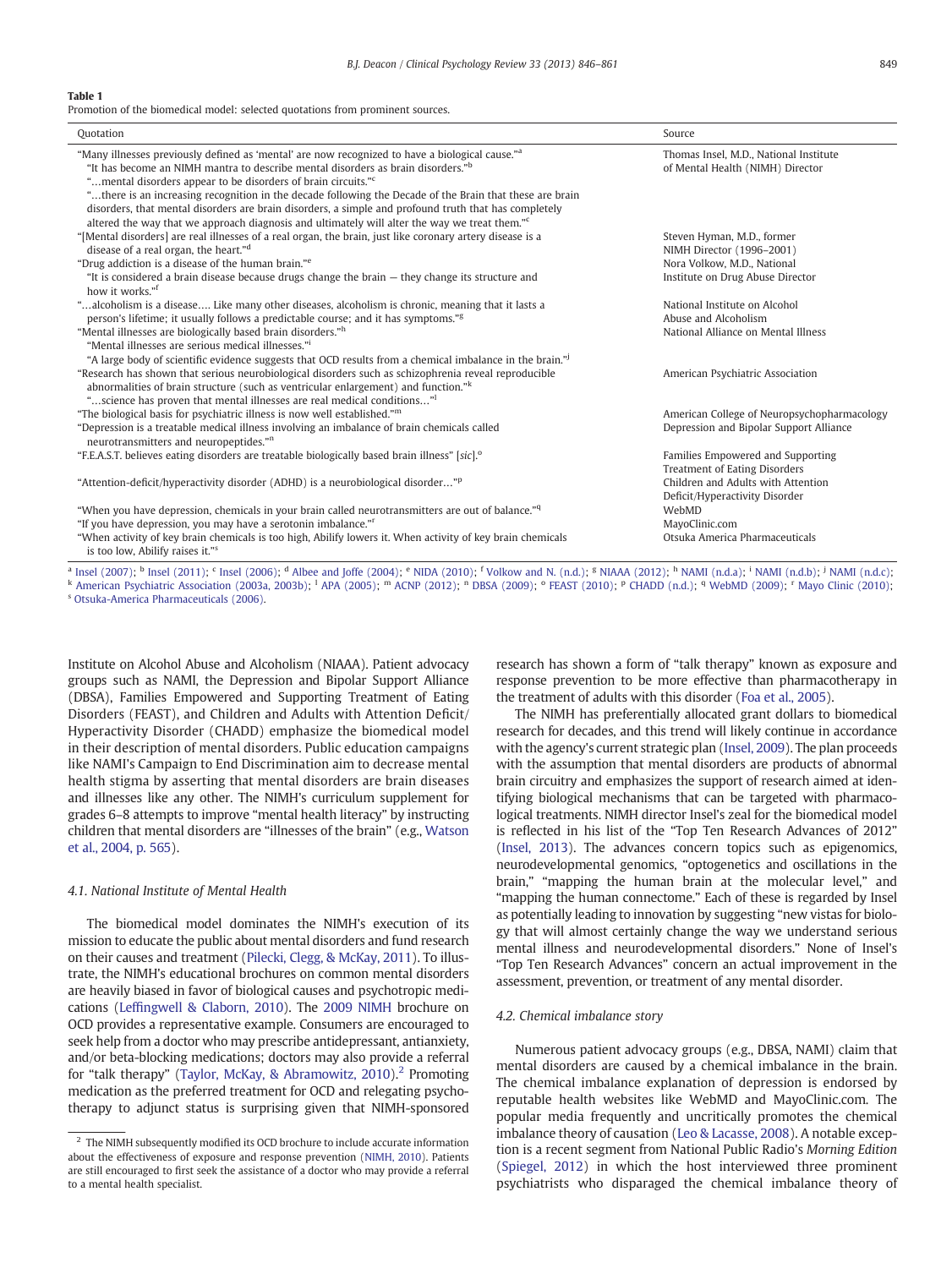depression. These experts concurred that this theory is scientifically invalid but suggested that it remains popular because it has "important cultural uses," like facilitating pharmacotherapy and reducing the harmful effects of uncertainty about the cause of depression on "stress" and "hormones." It's unclear whether the program's listeners would agree that disseminating misleading information about the cause and treatment of depression in order to increase the credibility of antidepressant medication constitutes ethical medical practice.

#### 4.3. Direct-to-consumer (DTC) drug advertisements

Legal only in the United States and New Zealand among developed nations, DTC ads inform the public that depression and other mental disorders may be caused by a chemical imbalance in the brain that is corrected with psychotropic medication [\(Lacasse & Leo, 2005](#page-13-0)). Pharmaceutical companies spend billions of dollars annually on DTC ads (\$4.07 billion in 2010; [IMS Health, n.d.](#page-13-0)) to "educate" consumers about mental disorders and encourage them to request expensive, on-patent medications from their physicians. Consumers now ask doctors for brand-name drugs to treat their presumed chemical imbalances and often receive them, even when pharmacotherapy is not clinically indicated. To illustrate, [Kravitz et al. \(2005\)](#page-13-0) found that standardized patients who presented to primary care physicians with depressive symptoms received their requested brand-name antidepressant medication in approximately 50% of encounters, regardless of whether their symptoms were indicative of major depressive disorder or an adjustment disorder. In 2003, the Irish Medical Board banned GlaxoSmithKline from promoting the unsubstantiated claim that paroxetine corrects a chemical imbalance in the brain [\(O'Brien,](#page-14-0) [2003\)](#page-14-0). Although the Food and Drug Administration is tasked with monitoring and regulating DTC advertisements, the agency has remained silent while pharmaceutical companies have informed the American public that only doctors can diagnose mental disorders and that psychotropic medications correct the chemical imbalances that cause them [\(Lacasse & Leo, 2005\)](#page-13-0).

#### 4.4. Disease-centered model of drug action

The language used to describe psychiatric medications has evolved to reflect the biomedical model [\(Moncrieff, 2008](#page-13-0)). Drugs formerly known as "major tranquilizers" because of their powerful sedating effects are now classified as "antipsychotics." "Minor tranquilizers" have become "antianxiety" agents. In decades past, psychiatrists believed that psychotropic medications reduced the symptoms of mental disorder by creating altered brain states. The major tranquilizers, for example, were valued by clinicians for their ability to render schizophrenic patients easier to manage by inducing a state of lethargy and emotional indifference ([Whitaker, 2010a\)](#page-15-0). Today, antipsychotics are prized for their specific efficacy in reducing psychotic symptoms rather than drugs that produce global alterations in brain functioning. From this "disease-centered" model [\(Moncrieff & Cohen, 2006\)](#page-14-0), adverse reactions like sexual dysfunction, akathisia, and blunted affect are regarded as "side effects" that are often minimized or ignored unless they become clinically significant. The labels used to describe newer classes of psychotropic medications, such as "selective serotonin reuptake inhibitors" (SSRIs) and "mood stabilizers," were conceived in pharmaceutical company marketing departments and have little scientific meaning ([Healy, 2012\)](#page-13-0). Widespread adoption of this new terminology (e.g., [NIMH, 2012\)](#page-14-0) has obfuscated the reality that the etiology and pathophysiology of mental disorders remains unknown. Simply by changing the language used to describe their products, pharmaceutical companies successfully engineered a fundamental cultural shift in conceptions of the nature and treatment of mental disorder. Unlike their clumsy and imprecise predecessors, the new drugs appeared to target the known biological basis of mental disorder and even possess magic bullet qualities. Ten years later, [Antonuccio, Burns, and Danton \(2002\)](#page-12-0) deserve credit for their prescient observation, "One day we may look back and marvel at the stroke of marketing genius that led to calling these medications antidepressants in the first place."

#### 4.5. Use of psychotropic medications

Biological treatments dominate the mental health landscape. More than one in five insured American adults take psychotropic medication ([Medco Health Solutions, 2011\)](#page-13-0) — a figure that approximates the 12-month prevalence of all mental disorders assessed in the National Comorbidity Survey Replication study ([Kessler, Chiu,](#page-13-0) [Demler & Walters, 2005\)](#page-13-0). Antidepressants are the third most commonly used class of prescription medication of any kind in the United States, and are the most frequently used drug class by adults aged 18 to 44 [\(Pratt, Brody, & Gu, 2011](#page-14-0)). Antipsychotic medications, traditionally reserved for treating psychotic and mood disorders experienced by less than 5% of the population ([Perälä et al., 2007](#page-14-0)), have become the fifth highest revenue-generating class of medications in the United States, with total 2011 sales of \$18.2 billion ([IMS Health, 2012\)](#page-13-0). The use of antidepressant, stimulant, mood stabilizing, and antipsychotic medications has soared in recent years, particularly among young people [\(Medco Health Solutions, 2011; Moreno et al., 2007; Olfson, Blanco,](#page-13-0) [Liu, Moreno, & Laje, 2006](#page-13-0)). Off-label polypharmacy is now the modal form of psychiatric treatment. Most psychiatric patients are prescribed at least two psychotropic medications, and nearly a third receive three or more ([Mojtabai & Olfson, 2010](#page-13-0)).

Given the dominance of the biomedical model in the United States, it is hardly surprising that the public has embraced this approach to understanding and treating mental disorder. The vast majority of Americans now regard depression and schizophrenia as neurobiological illnesses, caused by a chemical imbalance in the brain, that require prescription medication from a psychiatrist or other physician ([Pescosolido](#page-14-0) [et al., 2010\)](#page-14-0). Approximately half of psychotropic drug prescriptions are written for individuals without a psychiatric diagnosis ([Kessler,](#page-13-0) [Demler, et al., 2005](#page-13-0)), suggesting an excess of "met unneed" ([Jorm,](#page-13-0) [2006\)](#page-13-0). However, most individuals who qualify for a mental disorder diagnosis do not receive treatment [\(Kessler, Demler, et al., 2005\)](#page-13-0). Psychiatrists who promote expanded medication use and their partners in the drug industry thus have a great deal of "unmet need" yet to fulfill, and current trends in psychotropic prescription rates (e.g., [Medco](#page-13-0) [Health Solutions, 2011\)](#page-13-0) and probable diagnostic inflation in the forthcoming DSM-5 ([Frances & Widiger, 2012\)](#page-13-0) suggest an increasingly medicated population in the years to come.

### 5. Fruits of the biomedical revolution

The biomedical model has dominated the mental health system in the United States for more than three decades. The pharmaceutical industry, psychiatry, government agencies, patient advocacy groups, and popular media have successfully convinced the American public that mental disorders are biologically-based brain diseases that should be treated with psychotropic medications. Billions of dollars have been allocated to neuroscience research aimed at uncovering the biological basis of mental disorder. Dozens of new FDA-approved medications have come to market with safety and efficacy supported by hundreds of clinical trials. An estimated 60 million Americans now take psychotropic drugs [\(Medco Health Solutions, 2011](#page-13-0)). If the biomedical paradigm has indeed revolutionized our understanding of the nature and treatment of mental disorder, tangible signs of its progress should be unequivocally evident by now. To be sure, clinical neuroscience is a rapidly evolving discipline, and new technologies and recent research findings may have had insufficient opportunity to fully impact the field. Nevertheless, a critical appraisal of the fruits of the biomedical model is amply justified by its longstanding control of the levers of power in the American mental health system. As described below, an analysis of mental health outcomes in the United States reveals a reality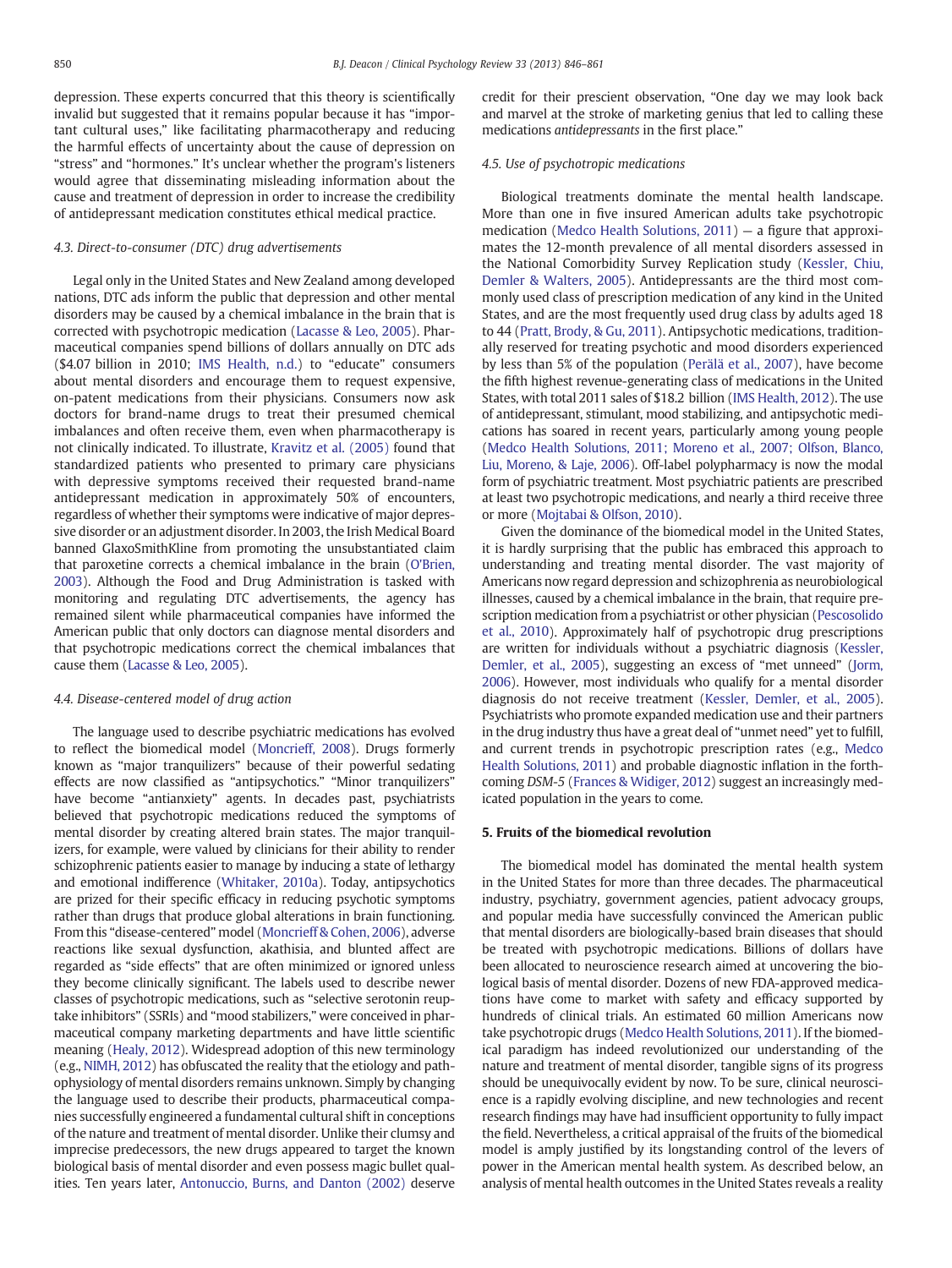# Table 2

Limitations of the biomedical model: selected quotations from prominent sources.

| <b>Quotation</b>                                                                                                                                                                                                                                                                                                                                                                                                                                                                                                                                                                                                                                                                                                                                                                                                                                                                                                                                                                                                                                                                                                              | Source                                                                                                                                       |
|-------------------------------------------------------------------------------------------------------------------------------------------------------------------------------------------------------------------------------------------------------------------------------------------------------------------------------------------------------------------------------------------------------------------------------------------------------------------------------------------------------------------------------------------------------------------------------------------------------------------------------------------------------------------------------------------------------------------------------------------------------------------------------------------------------------------------------------------------------------------------------------------------------------------------------------------------------------------------------------------------------------------------------------------------------------------------------------------------------------------------------|----------------------------------------------------------------------------------------------------------------------------------------------|
| "What we are missing is an understanding of the biology of the disorders and what is really going wrong." <sup>a</sup><br>"In truth, we still do not know how to define a [brain] circuit. Where does a circuit begin or end?<br>How do the patterns of "activity" on imaging scans actually translate to what is happening in the brain?<br>What is the direction of information flow? In fact, the metaphor of a circuit in the sense of flow of electricity<br>may be woefully inadequate for describing how mental activity emerges from neuronal activity in the brain."<br>"Despite high expectations, neither genomics nor imaging has yet impacted the diagnosis or treatment of the<br>45 million Americans with serious or moderate mental illness each yearthe gap between the surge in basic<br>biological knowledge and the state of mental health care in this country has not narrowed and may be getting wider."<br>"Medications developed over the past five decades have been prescribed widely but have not been sufficient for<br>reducing the morbidity and mortality of mental disorders." <sup>d</sup> | Thomas Insel, M.D., NIMH Director                                                                                                            |
| "The disorders contained [in the DSM] are heuristics that have proven extremely useful in clinical practice and research,<br>especially by creating a common language that can be applied with reasonably good interrater reliability. Unfortunately,<br>the disorders within these classifications are not generally treated as heuristic, but to a great degree have become reified.<br>Disorders within the DSM-IV or ICD-10 are often treated as if they were natural kinds, real entities that exist independently<br>of any particular rater." <sup>e</sup>                                                                                                                                                                                                                                                                                                                                                                                                                                                                                                                                                             | Steven Hyman, M.D., former NIMH<br>Director (1996-2001)                                                                                      |
| "Although the past two decades have produced a great deal of progress in neurobiological investigations, the field has thus<br>far failed to identify a single neurobiological phenotypic marker or gene that is useful in making a diagnosis of a major<br>psychiatric disorder or for predicting response to psychopharmacological treatment." <sup>f</sup>                                                                                                                                                                                                                                                                                                                                                                                                                                                                                                                                                                                                                                                                                                                                                                 | Michael First, M.D., Editor of DSM-IV                                                                                                        |
| "The incredible recent advances in neuroscience, molecular biology, and brain imagingare still not relevant to the clinical<br>practicalities of everyday psychiatric diagnosis. The clearest evidence supporting this disappointing fact is that not even one<br>biological test is ready for inclusion in the criteria sets for DSM-V." <sup>8</sup>                                                                                                                                                                                                                                                                                                                                                                                                                                                                                                                                                                                                                                                                                                                                                                        | Allen Frances, M.D., Chair of DSM-IV Task<br>Force                                                                                           |
| "brain science has not advanced to the point where scientists or clinicians can point to readily discernible pathologic<br>lesions or genetic abnormalities that in and of themselves serve as reliable or predictive biomarkers of a given mental<br>disorder or mental disorders as a group." <sup>h</sup>                                                                                                                                                                                                                                                                                                                                                                                                                                                                                                                                                                                                                                                                                                                                                                                                                  | American Psychiatric Association                                                                                                             |
| "Few lesions or physiological abnormalities define the mental disorders, and for the most part their causes are unknown."<br>"Psychopharmacology is in crisis. The data are in, and it is clear that a massive experiment has failed: despite decades of<br>research and billions of dollars invested, not a single mechanistically novel drug has reached the psychiatric market<br>in more than 30 years." <sup>j</sup><br>"What the field lacks is sufficient basic knowledge about normal brain function and how its disturbance underlies the                                                                                                                                                                                                                                                                                                                                                                                                                                                                                                                                                                            | Surgeon General's Report on Mental Health<br>H. Christian Fibiger, Ph.D., former vice<br>president of neuroscience at Eli Lilly and<br>Amgen |
| pathophysiology of psychiatric disease. Because of this, as the record now clearly shows, it remains too early to attempt<br>rational drug design for psychiatric diseases as currently conceived." <sup>j</sup><br>"Chemical imbalance is sort of last-century thinking. It's much more complicated than that. It's really an outmoded<br>way of thinking." <sup>k</sup><br>"In truth, the 'chemical imbalance' notion was always a kind of urban legend – never a theory seriously propounded by                                                                                                                                                                                                                                                                                                                                                                                                                                                                                                                                                                                                                            | Joseph Coyle, M.D., Editor of Archives of<br>General Psychiatry<br>Ronald Pies, M.D., Editor of Psychiatric Times                            |
| well-informed psychiatrists."                                                                                                                                                                                                                                                                                                                                                                                                                                                                                                                                                                                                                                                                                                                                                                                                                                                                                                                                                                                                                                                                                                 |                                                                                                                                              |

<sup>a</sup> NIMH's Dr. Thomas [Insel \(2007\)](#page-13-0); <sup>b</sup> [Insel \(2011\);](#page-13-0) <sup>c</sup> [Insel \(2009\)](#page-13-0); <sup>d</sup> [Insel \(2012\)](#page-13-0); <sup>e</sup> [Hyman \(2010\);](#page-13-0) <sup>f</sup> [First \(2002\);](#page-13-0) <sup>8</sup> [Frances \(2009\)](#page-13-0); <sup>h</sup> [American Psychiatric Association \(2003a,](#page-12-0) [2003b\);](#page-12-0) <sup>i</sup> [U.S. Department of Health and Human Services \(1999\);](#page-14-0) <sup>j</sup> [Fibiger \(2012\)](#page-13-0); <sup>k</sup> [Spiegel \(2012\)](#page-14-0); <sup>1</sup> [Pies \(2011\)](#page-14-0).

that bears little resemblance to the revolutionary advances envisioned by biomedical model enthusiasts. Table 2 illustrates this state of affairs with selected quotations from prominent advocates of the biomedical paradigm.

#### 5.1. Failure to elucidate the biological basis of mental disorder

Although neuroscience has undeniably revolutionized our understanding of the brain, it has failed to enumerate even one instance in which neurobiology alone can explain a psychological experience [\(Gold, 2009](#page-13-0)). There are many well-established biogenetic contributions to mental disorder [\(Panksepp, 2004](#page-14-0)), but genomics and neuroscience have not identified a biological cause of any psychiatric diagnosis. Despite the emergence of novel technologies in recent decades (e.g., brain imaging techniques, molecular genetic testing), researchers have yet to discover a single biological marker with sufficient sensitivity and specificity to reliably inform the diagnosis of any mental disorder  $(First, 2002)$  $(First, 2002)$ .<sup>3</sup> Indeed, not one biological test appears as a diagnostic criterion in the current DSM-IV-TR ([APA, 2000\)](#page-12-0) or in the proposed criteria sets for the forthcoming DSM-5 [\(Frances, 2009](#page-13-0)).<sup>4</sup> The absence of promising molecular targets for mental disorders has prompted pharmaceutical companies to dramatically scale back their efforts to develop new psychiatric medications ([van Gerven & Cohen, 2011](#page-14-0)). A former vice president of neuroscience at Eli Lilly and Amgen observed, "nearly every major pharmaceutical company has either reduced greatly or abandoned research and development of mechanistically novel psychiatric drugs" ([Fibiger, 2012, p. 649](#page-13-0)). [Insel \(2011\)](#page-13-0) attributed the "lack of innovation over the past three decades" in drug development to "the absence of biomarkers, the lack of valid diagnostic categories, and our limited understanding of the biology of these illnesses."

No mental disorder meets the scientific definition of "disease" recognizable to pathologists: a departure from normal bodily structure and function ([Szasz, 2001\)](#page-14-0).<sup>5</sup> This reality is clearly understood by the current and previous directors of the NIMH who acknowledge the speculative status of existing biological theories ([Insel, 2011\)](#page-13-0) and caution that DSM diagnoses are "heuristics" not to be misconstrued as "natural kinds" or "real entities" [\(Hyman, 2010](#page-13-0)). It is therefore confusing to observe these same individuals state elsewhere that mental disorders "are recognized to have a biological cause" [\(Insel, 2010;](#page-13-0) [p. 5](#page-13-0)) and are "real illnesses of a real organ, the brain, just like coronary

<sup>&</sup>lt;sup>3</sup> [Papakostas et al. \(2013\)](#page-14-0) reported that a multi-assay, serum based test of nine biomarkers demonstrated promising sensitivity and specificity for a diagnosis of major depressive disorder. However, because the control group consisted of non-depressed individuals, this study does not establish the test's ability to distinguish between major depression and related mental disorders like generalized anxiety disorder and bipolar disorder. In order for this test to improve diagnostic accuracy and treatment decisions in clinical settings, future research will need to demonstrate that this assessment tool detects more than nonspecific emotional distress.

The exception to this rule consists of neurocognitive disorders secondary to medical diseases that are established with biological tests, such as Parkinson's Disease, Huntington's Disease, and HIV infection.

<sup>&</sup>lt;sup>5</sup> Scientists have recently discovered that Rett's Disorder, a pervasive developmental disorder in DSM-IV-TR ([APA, 2000](#page-12-0)), is caused by mutations in the MECP2 gene located on the X chromosome [\(Lasalle & Yasui, 2009\)](#page-13-0). This disorder is being recommended for removal from DSM-5 ([APA, n.d.](#page-12-0)) based on the following rationale: "Like other disorders in the DSM, Autism Spectrum Disorder (ASD) is defined by specific sets of behaviors and not by etiology (at present) so inclusion of a specific etiologic entity, such as Rett's Disorder is inappropriate." The removal of a psychiatric diagnosis from the DSM upon discovery of its biological cause is inconsistent with the biomedical model's assumption that there is no meaningful distinction between mental disorders and physical diseases.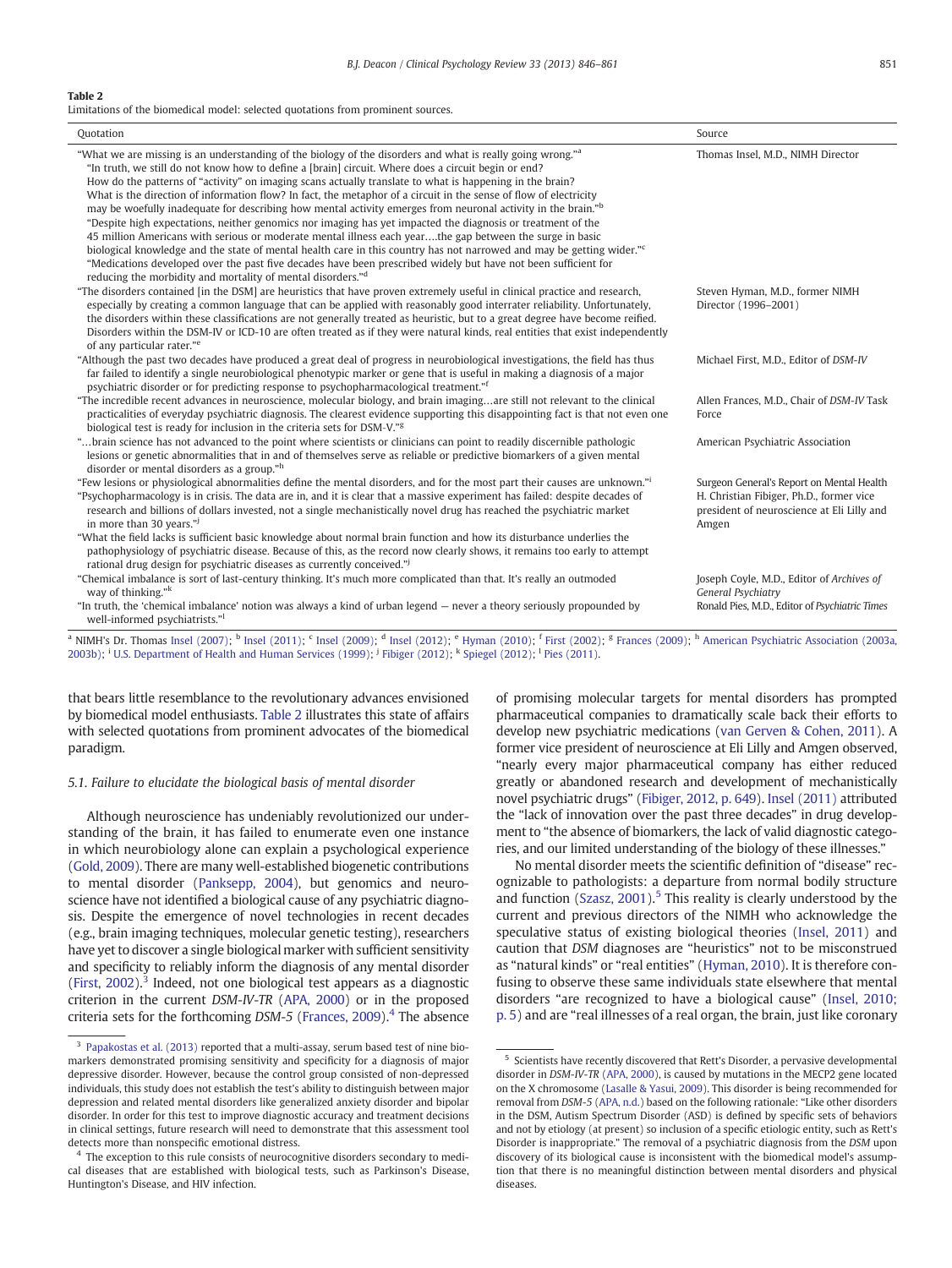artery disease is a disease of a real organ, the heart" (Hyman at the 1999 White House Conference on Mental Health, quoted in [Albee &](#page-12-0) [Joffe, 2004\)](#page-12-0). Use of the term "disease" in the context of mental disorder reflects an expanded definition in which cellular pathology is replaced with subjective report of distressing or impairing psychological symptoms, the presence of biological correlates, or the assumption of an underlying disease state as yet undiscovered by science (e.g., "…mental disorders will likely be proven to represent disorders of intercellular communication; or of disrupted neural circuitry"; [APA, 2003b](#page-12-0)). From this perspective, any DSM diagnosis is eligible for disease status [\(Peele, 1989](#page-14-0)), and what constitutes a "brain disease" is subject to the vagaries of the individuals in charge of determining the disorders and symptom criteria sets that comprise the latest version of the APA's diagnostic manual. This reality is troubling given the serious problems identified with the forthcoming DSM-5, including the creation of controversial new diagnoses, lowering of diagnostic thresholds for common mental disorders, lowering of standards for acceptable diagnostic reliability, and pervasive pharmaceutical industry financial conflicts of interest among task force members (e.g., [1 Boring Old](#page-12-0) [Man, 2012; Dx Revision Watch, 2012; Frances & Widiger, 2012;](#page-12-0) Open Letter to the [DSM-5](#page-14-0), n.d. [Pilecki et al., 2011](#page-14-0)). Given the limitations of existing knowledge about the biological basis of mental disorder, declarations that mental disorders are "brain diseases" ([Volkow,](#page-14-0) [n.d.](#page-14-0)), "broken brains" ([Andreasen, 1985](#page-12-0)), or "neurobiological disorders" (CHADD, 2012) are perhaps best understood as the product of ideological, economic, or other non-scientific motives.

#### 5.2. Promotion of unsubstantiated chemical imbalance claims

Although the chemical imbalance model remains the dominant cultural story of depression in the United States [\(France, Lysaker, &](#page-13-0) [Robinson, 2007\)](#page-13-0), its validity has been publicly questioned with increasing frequency in recent years (e.g., [Angell, 2011a, 2011b; Begley, 2010;](#page-12-0) [Spiegel, 2012; Stahl, 2012](#page-12-0)). Scientists have long understood the "low serotonin" explanation of depression to be unsubstantiated [\(Kendler &](#page-13-0) [Schaffner, 2011; Kirsch, 2010; Lacasse & Leo, 2005](#page-13-0)), and psychiatry is currently attempting to distance itself from this pseudoscientific notion. Prominent biomedical model proponents now use adjectives like "antiquated" [\(Insel, 2011\)](#page-13-0) and "outmoded" (Coyle, cited in [Spiegel, 2012\)](#page-14-0) to describe the chemical imbalance story, thereby creating the misleading impression that this notion has only recently been exposed as mistaken.

[Pies \(2011\)](#page-14-0) proclaimed that the chemical imbalance theory is an "urban legend" that was never taken seriously by thoughtful psychiatrists. "In the past 30 years," he asserts, "I don't believe I have ever heard a knowledgeable, well-trained psychiatrist make such a preposterous claim, except perhaps to mock it." This declaration might come as a surprise to former APA president Steven Sharfstein who explicitly defended the validity of the chemical imbalance theory on NBC's Today Show ([Bell, 2005b\)](#page-12-0) in the wake of actor Tom Cruise's infamous remarks criticizing psychiatry [\(Bell, 2005a\)](#page-12-0). Patients with mental disorders might also be surprised to learn that some doctors use the chemical imbalance story simply as a convenient metaphor for facilitating drug treatment and/or attempting to reduce stigma. Until recently, the American public had little reason to doubt the veracity of chemical imbalance claims promoted by the popular media, health websites, patient advocacy groups, governmental agencies, and other reputable medical authorities. Given recent high-profile revelations about the limitations of the chemical imbalance story, biomedical model advocates may face increasing pressure to disseminate accurate information about mental disorder rather than persist in the promotion of an unfounded but politically and economically useful scientific caricature.

# 5.3. Failure to reduce stigma

Stigma was identified as a primary barrier to treatment and recovery in the Surgeon General's Report on Mental Health [\(U.S. Department of](#page-14-0) [Health & Human Services, 1999\)](#page-14-0). National anti-stigma campaigns have promoted the "disease like any other" message to convince the public that mental disorders are non-volitional biological illnesses for which sufferers do not deserve blame and discrimination. This approach has been an unequivocal failure in reducing stigma. In their systematic review of the literature on trends in public attitudes toward individuals with depression and schizophrenia, [Schomerus et al. \(2012\)](#page-14-0) reached the following conclusions: (a) mental health literacy (i.e., belief in the biomedical model) has improved, (b) endorsement of the biomedical model increases acceptance of medical treatment, and (c) attitudes toward persons with mental disorders have not improved, and desire for social distance from persons with schizophrenia has increased. Based on findings from the General Social Survey in 1996 and 2006, [Pescosolido et al. \(2010\)](#page-14-0) concluded that promoting the biomedical model to reduce stigma appears "at best ineffective and at worst potentially stigmatizing" (p. 1327). In retrospect, the hope that emphasizing the categorical otherness and biological defectiveness of individuals with mental disorders would improve attitudes toward them seems to have been based on a misunderstanding of the nature of stigma. Public stigma is multifaceted, and attempts to reduce blame by invoking biogenetic abnormalities may increase desire for social distance [\(Angermeyer & Matschinger, 2005\)](#page-12-0), and reinforce concerns about the chronic and untreatable nature of mental disorders ([American](#page-12-0) [Psychiatric Association, 2002; Lam & Salkovskis, 2006; Deacon &](#page-12-0) [Baird, 2009; Haslam, 2011; Phelan, 2005](#page-12-0)) and the unpredictability and dangerousness of their sufferers [\(Read, Haslam, Sayce, & Davies,](#page-14-0) [2006\)](#page-14-0).

# 5.4. Lack of innovation and poor long-term outcomes associated with psychotropic medications

Although recent decades have witnessed the introduction of dozens of new FDA-approved psychotropic medications, as well as "novel" drug classes like the atypical antipsychotics, mood stabilizers, and SSRIs, none are markedly more effective than compounds serendipitously discovered a half-century ago. For example, the NIMH-funded Clinical Antipsychotic Trials of Intervention Effectiveness (CATIE; [Lieberman et al.,](#page-13-0) [2005\)](#page-13-0) study failed to demonstrate significantly greater short- or long-term efficacy of olanzapine, quetiapine, risperidone and ziprasidone, all blockbuster atypical antipsychotics, over perphenazine, a neuroleptic medication whose therapeutic benefits for psychosis were first described in 1957 ([Cahn & Lehmann, 1957](#page-12-0)). Similar findings were reported with children and adolescents in the NIMH-sponsored Treatment of Early-Onset Schizophrenia Spectrum study (TEOSS; [Sikich et](#page-14-0) [al., 2008](#page-14-0)). In both investigations, more than 70% of patients eventually stopped taking the assigned medication due to lack of efficacy or intolerable adverse effects.

Several recent NIMH clinical trials have demonstrated that psychiatric medications for mood disorders also produce poor long-term outcomes. Perhaps the most striking example is the Sequenced Treatment Alternatives to Relieve Depression (STAR\*D) study, the largest antidepressant effectiveness study ever conducted. This investigation revealed that the vast majority of depressed patients do not experience long-term remission with newer-generation antidepressants, even when given the opportunity to switch from one medication to another up to three times in the event of non-response [\(Rush et al., 2006\)](#page-14-0). Under "best-practice" conditions designed to maximize the likelihood of achieving and maintaining remission, only 3% of patients who initially benefited from antidepressant medication maintained their improvement and remained in the study at 12-month follow-up [\(Pigott, 2011\)](#page-14-0). In the Systematic Treatment Enhancement Program for Bipolar Disorder study (STEP-BD; [Schneck et al., 2008\)](#page-14-0), only 23% of patients with bipolar disorder who received treatment in accordance with best-practice psychiatric guidelines [\(APA, 2002](#page-12-0)) remained well and continuously enrolled in the study during the one-year follow-up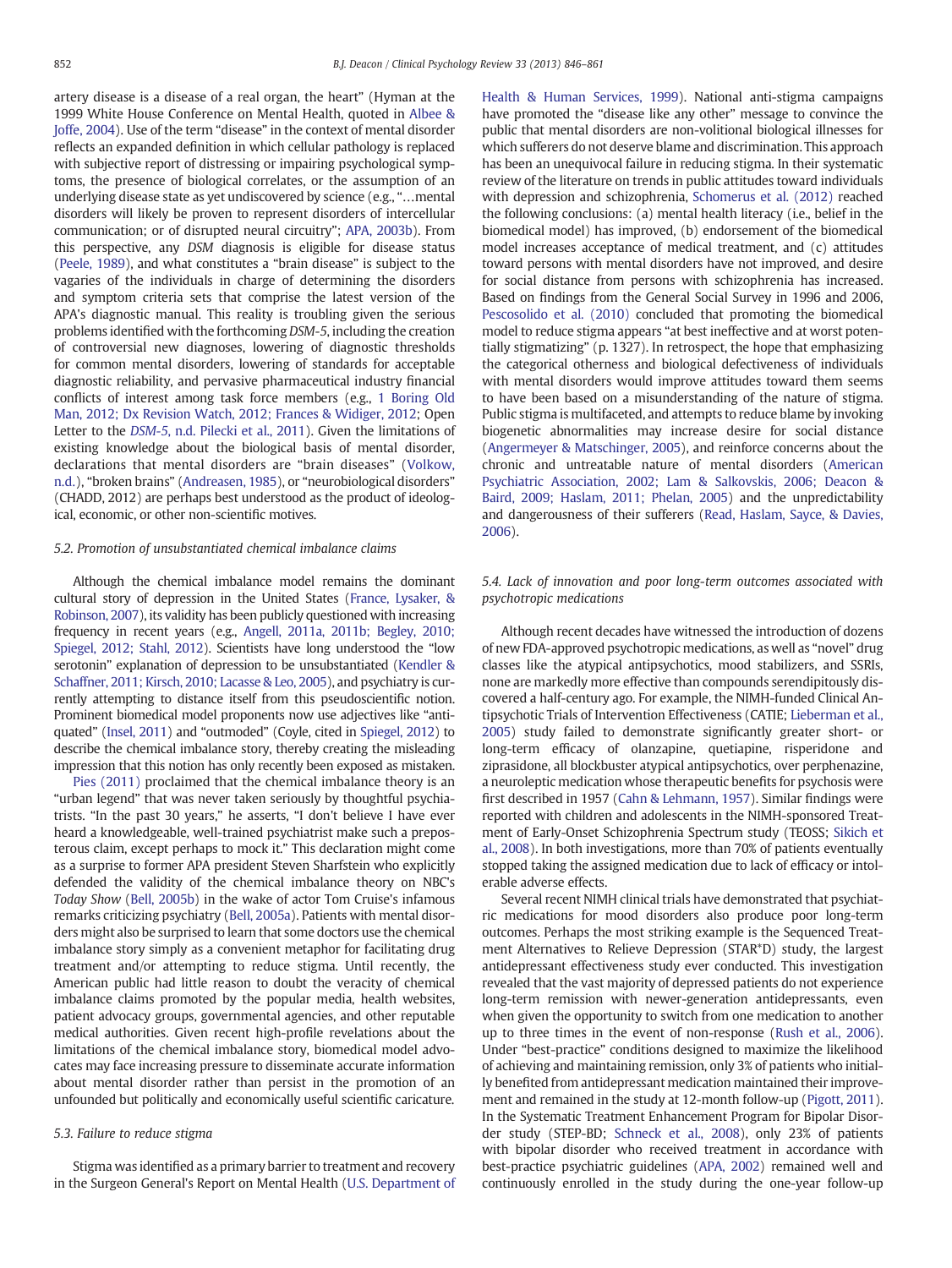period. The remainder either dropped out (32%) or suffered a recurrence of a mood episode (45%).

#### 5.5. Increased chronicity and severity of mental disorders

The United States has the highest prevalence of mental disorders, as well as the highest severity of mental disorders, among 14 countries in the Americas, Europe, the Middle East, Africa, and Asia surveyed by the World Health Organization ([The WHO World Mental Health](#page-14-0) [Survey Consortium, 2004](#page-14-0)). To illustrate, the lifetime prevalence of bipolar spectrum disorders in the U.S. (4.4%) is more than twice as high as the average of comparator nations [\(Merikangas et al., 2011](#page-13-0)). Mental disorders appear to be worsening in their severity and chronicity, and they are now among the leading causes of disability in the world [\(WHO, 2011\)](#page-15-0). Major depression, once regarded as generally transient and self-correcting with the passage of time ([Cole, 1964](#page-12-0)), is becoming increasingly chronic and treatment-resistant [\(El-Mallakh, Gao, &](#page-12-0) [Roberts, 2011](#page-12-0)). Despite the availability of a dozen newer-generation antidepressant medications and a nearly 400% increase in their use since 1988 [\(Pratt et al., 2011](#page-14-0)), the disease burden of depression has markedly worsened ([Lepine & Briley, 2011\)](#page-13-0). The alarming possibility exists that prolonged use of antidepressants may deteriorate the long-term course of the disorder they are intended to remedy ([Fava,](#page-12-0) [2003; Fava & Of](#page-12-0)fidani, 2010). Similar concerns have been raised with other classes of psychiatric medications ([Whitaker, 2010a\)](#page-15-0).

Mental disorders are disabling Americans with unprecedented frequency. Recent decades have seen a striking increase in the number of individuals sufficiently disabled by mental disorders to qualify for Social Security Income or Social Security Disability [\(Whitaker, 2010a](#page-15-0)). The federal disability rate for adults more than tripled from 1987 to 2007, a time period during which there were no changes in eligibility criteria. Among individuals younger than 18 years of age, the disability rate increased more than thirty-five fold during this period, and mental disorders are now the leading cause of disability among American children. Notably, childhood disability rates for all non-psychiatric problems (e.g., Down syndrome, cancer) declined from 1987 to 2007 [\(Whitaker, 2010a](#page-15-0)), suggesting that the United States is making progress with all health conditions except mental disorders.

The increasing disability rate for mental disorders occurred in the context of, and in close temporal association with, the ascendancy of the biomedical model and pharmacological treatment. The correlation between increased use of psychiatric medications and rising disability rates does not prove the former causes the latter. Nevertheless, circumstantial evidence suggests this possibility is sufficiently plausible to warrant serious investigation (e.g., [Coryell et al., 1995; Harrow & Jobe, 2007;](#page-12-0) [Jensen et al., 2007; Molina et al., 2009; Schneck et al., 2008](#page-12-0)). The nature of the association between the sharp rise in disabling mental disorders in children on the one hand, and the dramatically increased use of psychotropic medications in children in recent years on the other (e.g., [Moreno et al., 2007\)](#page-14-0), deserves particularly urgent attention.

# 5.6. Summary

The biomedical model has presided over three decades during which mental health outcomes in the United States have either failed to improve or have markedly deteriorated. Despite the allocation of billions of federal dollars to biomedical research and the arrival of newer-generation psychotropics and purportedly novel drug classes, mental disorders are diagnosed much the same way they were in 1980, and contemporary psychiatric medications offer few clinical benefits over compounds discovered in the 1950s. The widespread use of FDA-approved psychiatric drugs with demonstrated efficacy in six-week clinical trials has not lessened the societal burden of mental disorder, and the extraordinary advances in our understanding of the brain have not been translated into meaningful improvements in clinical practice [\(Insel, 2009](#page-13-0)). Moreover, public attitudes toward individuals

with mental disorders have not improved despite increased acceptance of the biomedical model, and stigma remains a principal barrier to treatment and recovery.

The worsening chronicity and severity of mental disorders reveals a mental health crisis against which the biomedical paradigm has proven ineffectual. In particular, the soaring rate of disabling mental disorders in children is an evolving public health disaster. A critical analysis of mental health outcomes during the predominance of the biomedical model indicates that this approach has failed to live up to its imagined potential to "revolutionize prevention and treatment and bring real and lasting relief to millions of people" [\(Insel, 2010,](#page-13-0) [p. 51\)](#page-13-0). Undeterred by this reality, biomedical model proponents maintain that we are on the threshold of a new "era of translation" characterized by neuroscience-based diagnosis and targeted pharmacological treatment of the pathophysiology of mental disorder (e.g., [Insel](#page-13-0) [& Quirion, n.d.,](#page-13-0) who predict the arrival of this era in 2015). Such proclamations of faith in the transformative power of the biomedical approach would be more persuasive if mental health authorities had not been making strikingly similar assertions since the 1970s [\(Peele, 1981](#page-14-0)). Passionate advocates of the contemporary biomedical paradigm like NIDA director Nora Volkow and NIMH director Thomas Insel have made clear their steadfast commitment to this approach until it yields long-awaited scientific advances. Given the poor track record of the biomedical model to date, it is imperative to ask how much longer we must wait for this approach to realize its envisioned potential, and how severe the opportunity cost will be in the meantime as chronic and treatment-resistant mental disorders continue to disable an increasing proportion of the population.

# 6. The biomedical model in clinical psychology and psychotherapy research

The theory and practice of clinical psychology is often regarded as an alternative to the biomedical paradigm. However, clinical psychology has been profoundly shaped by the biomedical model and operates less independently of this approach than is commonly believed [\(Wampold, 2001\)](#page-14-0). This reality is particularly evident in the realm of psychotherapy research where clinical scientists have embraced drug trial methodology to study the efficacy of psychological treatments for mental disorders.

# 7. Randomized clinical trial (RCT) paradigm

In the context of the increasing popularity of the biomedical model and pharmacological treatments in the 1970s, the NIMH designated the RCT as the standard method of evaluating psychotherapy and drug treatments [\(Goldfried & Wolfe, 1998](#page-13-0)). The Treatment of Depression Collaborative Research Program demonstrated the feasibility of the RCT paradigm in evaluating psychological treatments [\(Elkin,](#page-12-0) [1994](#page-12-0)) and established the framework for future psychotherapy trials. In order to be eligible for NIMH funding, RCTs must test the efficacy of standardized (i.e., manualized) psychological treatments in reducing the symptoms of DSM-defined psychiatric diagnoses.

Adoption of the RCT paradigm enhanced the internal validity of psychotherapy outcome studies. By randomly assigning patients to active and comparison treatment conditions, RCTs increased confidence that observed outcomes were attributable to the interventions and not confounding variables like the placebo effect, the passage of time, and Hawthorne effects [\(Chambless & Hollon, 1998](#page-12-0)). Tightening the standardization of psychotherapy via treatment manuals, as well as establishing rigorous DSM-based inclusion and exclusion criteria for patient samples, further reduced (but did not eliminate) the influence of extraneous variables on trial outcomes. The experimental control afforded by the RCT paradigm permitted causal inferences to be made about the efficacy of specific treatments for specific mental disorders.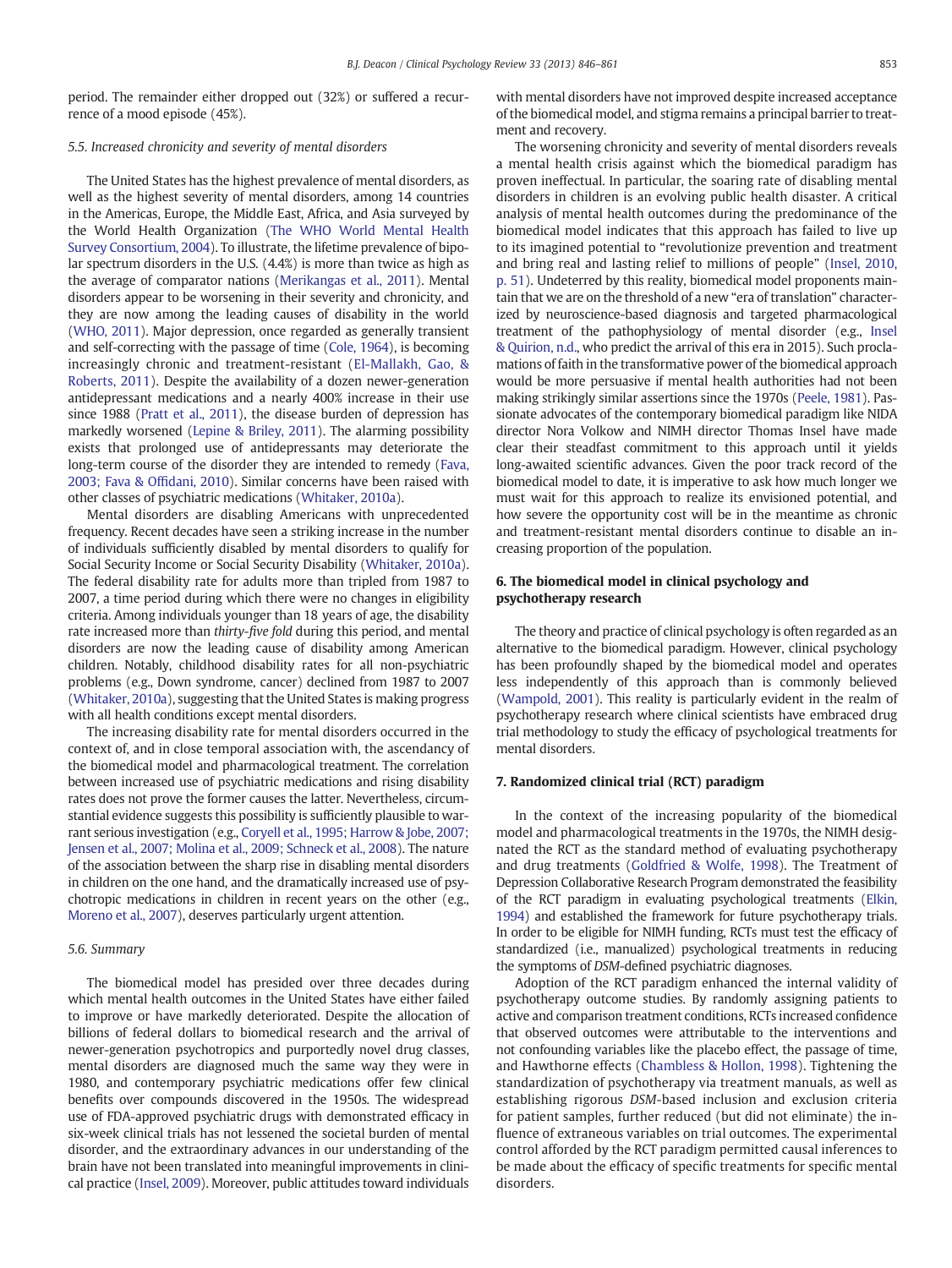# 7.1. Empirically supported treatments

Psychotherapy research methodology adopted from the biomedical model has substantially advanced the scientific foundation of clinical psychology. RCTs have demonstrated the efficacy of psychological treatments for a wide variety of mental disorders ([Nathan & Gorman,](#page-14-0) [2007; Weisz & Kazdin, 2010](#page-14-0)). Clinical practice guidelines published by the APA and the United Kingdom's National Institute for Clinical Excellence regard empirically supported psychological treatments (ESTs) as first-line interventions for anxiety disorders, depression, eating disorders, ADHD, and borderline personality disorder to name but a few. As a group, these interventions are scientifically credible, possess demonstrable efficacy, are effective in real-world settings, improve quality of life, and are cost-effective [\(Baker, McFall, & Shoham, 2009;](#page-12-0) [Barlow, 2004](#page-12-0)). The development and partially successful dissemination [\(McHugh & Barlow, 2010\)](#page-13-0) of disorder-specific ESTs represent one of clinical psychology's most significant scientific achievements to date. Innovations in the psychological treatment of mental disorders in recent decades are particularly impressive given the dominance of biological theories and treatments during this time. As noted by [Miller \(2010\),](#page-13-0) "One can only speculate how fruitful psychological research would prove to be were decades of the financial and head space resources devoted to biological research…available to psychology" (p. 738).

# 7.2. External validity

Clinical psychology's adoption of biomedical outcome research methodology has not been without its disadvantages. By employing methods designed to maximize internal validity, psychotherapy RCTs have been characterized as possessing insufficient external validity to reliably inform real-world clinical practice ([Westen, Novotny, &](#page-15-0) [Thompson-Brenner, 2004](#page-15-0)). The delivery of a fixed number of psychotherapy sessions in close adherence with a step-by-step manual, while useful in operationally defining independent variables in an RCT, bears little resemblance to routine clinical practice and is perceived by many clinicians as unduly restrictive ([Addis, Wade, & Hatgis, 1999\)](#page-12-0). Similarly, ecological validity is compromised when researchers attempt to standardize the degree of therapist contact across psychotherapy and pharmacotherapy conditions by having patients who receive medication attend weekly clinical management sessions with their prescribers (e.g., [Barlow, Gorman, Shear, & Woods, 2000; Pediatric OCD Treatment](#page-12-0) [Study \(POTS\) Team, 2004](#page-12-0)). The recruitment of diagnostically homogeneous samples permits less ambiguous conclusions about the effects of the experimental treatment on the disorder of interest but may generalize poorly to a target population with a characteristically complex clinical presentation. Although researchers have demonstrated that ESTs are effective under clinically representative conditions (e.g., [Stewart & Chambless, 2009](#page-14-0)) and that findings from RCTs are generalizable to most community outpatients with well-studied mental disorders (e.g., [Stirman, DeRubeis, Crits-Cristoph, & Brody, 2003;](#page-14-0) [Stirman, DeRubeis, Crits-Cristoph, & Rothman, 2005](#page-14-0)), significant concerns about findings based on the RCT approach remain unresolved, including the relative contribution of common versus specific factors to psychotherapy outcomes and the differential efficacy of different therapies [\(Wampold, Hollon, & Hill, 2011\)](#page-14-0).

# 7.3. Process of change

RCTs have traditionally focused on investigating the comparative efficacy of psychological treatments. This "horse race" approach to studying psychotherapy has demonstrated the clinical benefits of numerous treatment packages but has often ignored the process of change [\(Beitman, 2004](#page-12-0)). When designed and implemented properly, the RCT paradigm provides an opportunity to test both treatment efficacy and mediators of treatment effects [\(Kraemer, Wilson, Fairburn, & Agras,](#page-13-0) [2002\)](#page-13-0). Understanding the mechanisms that underlie effective psychotherapies can facilitate the development of innovative treatments. To illustrate, a modified version of cognitive-behavioral therapy designed to maximize improvement in mediating cognitive processes in social phobia appears more effective than standard cognitivebehavioral treatment [\(Rapee, Gaston, & Abbott, 2009\)](#page-14-0). Knowledge of treatment mechanisms may also be used to combine treatments that work synergistically (e.g., exposure therapy and cognitive enhancing medication for anxiety disorders; [Norberg, Krystal, & Tolin, 2008\)](#page-14-0), and discourage the use of combined treatments that work through potentially incompatible processes (e.g., cognitive-behavioral therapy and benzodiazepine medication in panic disorder; [Otto, Pollack, &](#page-14-0) [Sabatino, 1996](#page-14-0)). Unfortunately, there is considerable room for improvement in the efficacy of most ESTs, and little is known about the mechanisms through which they work [\(Murphy, Cooper,](#page-14-0) [Hollon, & Fairburn, 2009](#page-14-0)). The tendency of clinical scientists employing the RCT method to investigate efficacy to the exclusion of treatment mechanisms has likely inhibited clinical innovation in evidence-based treatments.

#### 7.4. Treatment packages

Psychotherapy RCTs have most often examined the efficacy of multicomponent treatments for specific mental disorders. Although this approach is useful for characterizing the overall benefit of treatment packages, it is poorly suited for testing the incremental contribution of specific components within such packages. As a result, multicomponent treatments that appear efficacious in RCTs may include or even emphasize the delivery of unnecessary therapeutic ingredients. This appears to be the case with eye movement desensitization and reprocessing (EMDR; [Shapiro, 2001](#page-14-0)), which is considered an EST [\(Chambless &](#page-12-0) [Ollendick, 2011](#page-12-0)) despite the fact that its characteristic clinical procedure of bilateral stimulation techniques does not uniquely contribute to clinical outcomes ([Devilly, 2002](#page-12-0)). In addition, the biomedical approach to psychotherapy research has produced a large body of evidence on how well specific treatment packages work but has contributed little to our knowledge of how they can be made to work better. Even the most well-established ESTs fail to help a considerable percentage of patients ([Murphy et al., 2009\)](#page-14-0), and experimental research that identifies the essential procedures embedded within effective treatment packages and characterizes their optimal method of delivery may be especially likely to improve clinical outcomes.

Some clinical scientists have called for the dissemination of empirically supported principles (ESPs) of change rather than disorderspecific ESTs (e.g., [Rosen & Davison, 2003\)](#page-14-0). This approach seeks to identify the active ingredients within effective treatment packages that are specifically efficacious for specific symptoms (e.g., compulsions, hallucinations) or maladaptive processes (e.g., fear of negative social evaluation, parental reinforcement of oppositional behavior). Proposed examples of ESPs include in vivo exposure for situational fears, imaginal exposure for fears of mental stimuli such as traumatic memories and obsessional thoughts, and behavioral activation for anhedonia [\(Abramowitz, 2006](#page-12-0)). Therapists working from the ESP approach may use specific procedures borrowed from (or inspired by) EST manuals to target specific symptoms and dysfunctional processes in their patients. Despite the potential advantages of this approach over the use of disorder-specific EST manuals [\(Eifert, 1996](#page-12-0)), dissemination of ESPs has been hampered by the historical emphasis on RCTs conducted to test the efficacy of multicomponent treatment packages for DSM-defined mental disorders. Put simply, the biomedical approach to psychotherapy research is not intended to identify ESPs.

# 7.5. Generalizability of ESTs to clinical practice

The NIMH's insistence that funded psychotherapy RCTs address DSM-defined psychiatric diagnoses reflects the importance of reducing the societal burden of serious mental disorders. Clinical psychology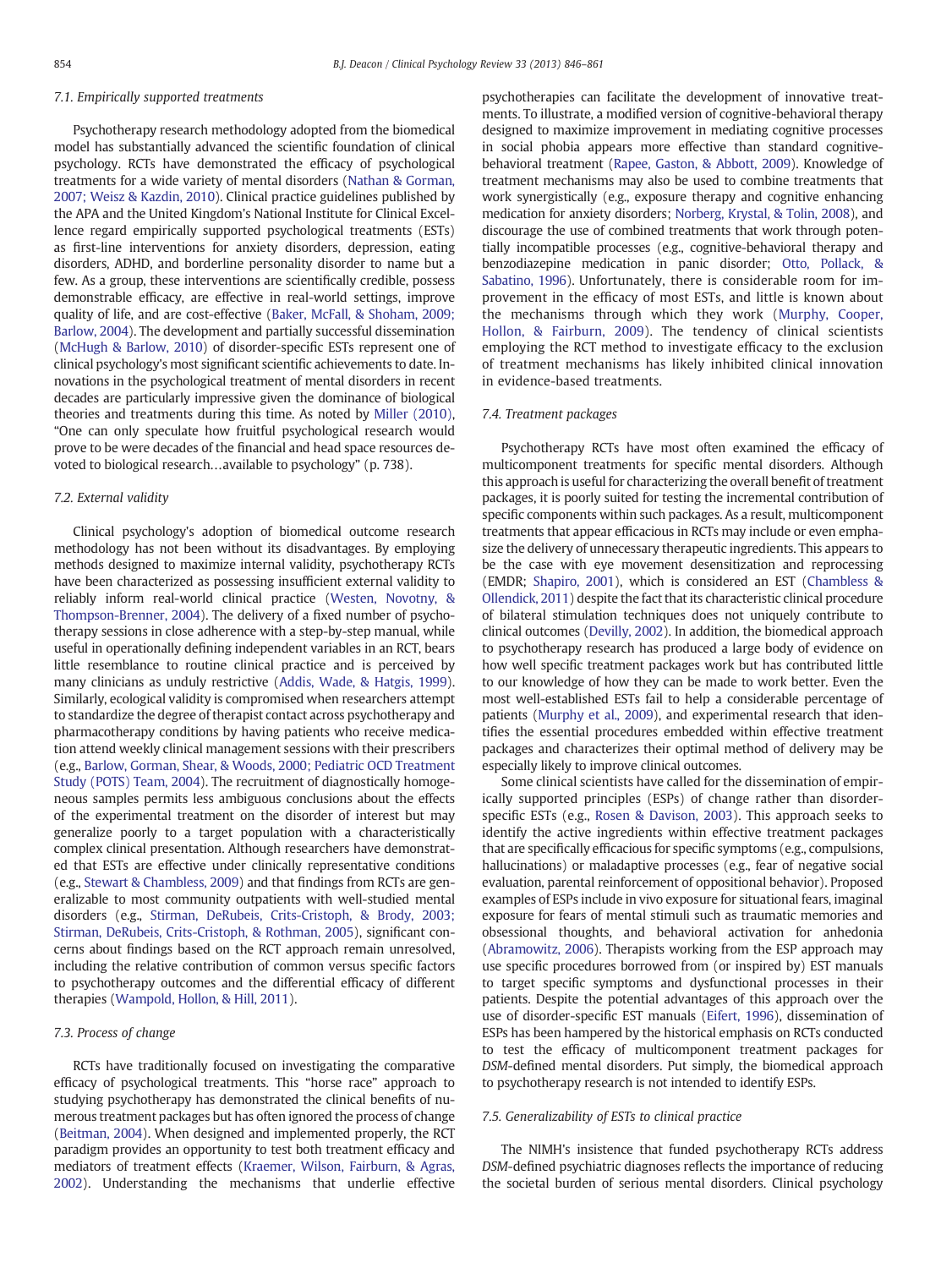has accrued an impressive collection of evidence-based psychological treatments for numerous psychiatric diagnoses. Therapist manuals and patient workbooks derived from RCTs occupy the bookshelves of many clinicians. In spite of this, therapists who base their practice solely on the application of disorder-specific ESTs may be ill-equipped to assist patients whose presenting complaints have not been subjected to evaluation in an RCT. Many individuals seek treatment for problems such as adjustment disorders, dysthymia, "not otherwise specified" diagnoses, and other issues that have not been studied in the psychotherapy outcome literature [\(Stirman et al., 2003\)](#page-14-0). In a minority of other cases, findings from RCTs may not be directly applicable to the treatment of community outpatients with subthreshold mental disorder symptoms, concurrent medication use, or diagnostic comorbidity [\(Stirman et al., 2005\)](#page-14-0).

After decades of psychotherapy research using biomedical methodology, clinical psychology finds itself in the incongruous position of having effective psychotherapies for major mental disorders but little empirical evidence from the dominant RCT paradigm to directly inform treatment of the problems for which many (if not most) community outpatients seek psychotherapy. It is commonplace for clinical psychology doctoral programs to train graduate students in specialty clinics focused on the application of ESTs for depression, anxiety, and other well-studied disorders. Patients who present with mental health problems not easily attributable to a major DSM diagnosis are often referred to less specialized mental health providers. In the absence of core principles for understanding and alleviating psychological dysfunction independent of diagnostic status, milder mental health problems can be paradoxically more difficult for clinical psychologists to treat.

#### 7.6. Disorder-specific approach

The biomedical model's emphasis on disorder-specific treatment has often led the study of mental disorders in isolation from each other. This approach has improved our understanding of the psychological mechanisms underlying specific mental disorders and spurred the development of problem-focused ESTs. At the same time, this disorder-specific emphasis has obscured the recognition that some mental disorders have much in common with each other, and that our most evidence-based theories and treatments may be broadly applicable to the "transdiagnostic" experience of psychological distress [\(Harvey, Watkins, Mansell, & Shafran, 2004](#page-13-0)). This state of affairs is readily observed in the anxiety disorders. Panic disorder, social phobia, specific phobias, post-traumatic stress disorder, generalized anxiety disorder, and OCD are characterized by inaccurate threat beliefs, information processing biases, and safety behaviors that serve to maintain pathological anxiety ([Clark, 1999\)](#page-12-0). Similarly, exposure and response prevention constitute the dominant, active ingredients in most (but not all) evidence-based psychological treatments for these disorders (e.g., [Foa & Rothbaum, 1998; Heimberg & Becker, 2002; Kozak & Foa,](#page-13-0) [1997](#page-13-0)). Clinicians who assume a disorder-specific approach to understanding and treating anxiety disorders risk losing the forest for the trees.

The disorder-specific approach of the biomedical model has also encouraged practitioners to learn how to treat mental disorders in a piecemeal fashion. Although this approach may produce strong skills with specific clinical populations, it is a cumbersome method for acquiring broad competency in the provision of psychotherapy. Training in psychological treatments is an expensive, time consuming, and work-intensive process. Indeed, practitioners cite concerns about insufficient time to attend training seminars, as well as the prohibitive expense associated with such training, as important barriers to their use of evidence-based interventions [\(Gray, Elhai, & Schmidt, 2007](#page-13-0)). The prospect of having to learn evidence-based treatment packages in a sequential manner undoubtedly exacerbates such concerns. Opponents of the disorder-specific, manual-based zeitgeist contend that "the average practitioner would have to spend many, many hours, perhaps years, in training to learn these treatments" [\(Levant, 2004;](#page-13-0) [p. 222](#page-13-0)). Although clinicians who complete this process might graduate with particularly strong clinical skills, the training of most psychotherapy providers is of insufficient duration, intensity, and quality to realize this outcome [\(Weissman et al., 2006](#page-15-0)).

### 7.7. Polarization of clinical psychology

The biomedical approach to psychotherapy research has exacerbated tensions between practice- and science-oriented clinical psychologists and underscored fundamental differences in the perceived value of the RCT paradigm in informing clinical practice. The validity of the RCT approach is a source of heated debate between proponents of the preferential use of ESTs in clinical practice (e.g., [Baker et al., 2009;](#page-12-0) [Chambless & Ollendick, 2011](#page-12-0)) and critics who dispute the evidentiary basis for the EST movement and emphasize the comparable effectiveness of different treatment approaches (e.g., [Levant, 2004; Wampold,](#page-13-0) [2001; Westen et al., 2004](#page-13-0)). Although a critical analysis of this debate is beyond the scope of this article, it is obvious that clinical psychology must get its own house in order if the profession is to effectively promote psychological treatments in a highly competitive healthcare marketplace with an increasing focus on accountability for costs and outcomes. The field has struggled to disseminate ESTs to therapists and patients, and the use of psychotherapy is on the decline while the utilization of pharmacotherapy continues to increase [\(Olfson &](#page-14-0) [Marcus, 2010\)](#page-14-0). The polarizing influence of the biomedical model of psychotherapy research has played an important role in contributing to this state of affairs.

The influence of the biomedical model in psychotherapy research appears to be weakening. Psychotherapy researchers are increasingly focusing on treatment process (e.g., [Castonguay & Beutler, 2006](#page-12-0)), and systematic guidelines have been offered for incorporating process research into RCTs (e.g., [Hayes, Laurenceau, & Cardaciotto, 2008](#page-13-0)). Researchers have identified functionally similar psychological processes involving memory, attention, cognition, and behavior that contribute to a broad range of mental disorders [\(Harvey et al., 2004](#page-13-0)), and prominent clinical scientists have advocated a transdiagnostic approach to theory and treatment (e.g., [Barlow, Allen, & Choate, 2004; Fairburn, Cooper, &](#page-12-0) [Shafran, 2003; Hayes, Strosahl, & Wilson, 1999\)](#page-12-0). The transdiagnostic approach encourages the transfer of evidence-based theoretical and treatment principles across disorders. Indeed, one group of scientists has attempted to distill the core ingredients of disorder-specific ESTs into a unified protocol intended to be effective for a broad range of emotional disorders ([Barlow et al., 2011](#page-12-0)). Treatment targets in psychotherapy studies have evolved beyond the reduction of DSM symptoms to the modification of maladaptive psychological processes (e.g., [Bach](#page-12-0) [& Hayes, 2002\)](#page-12-0). RCTs are increasingly designed with an emphasis on improved ecological validity to better inform real-world clinical practice (e.g., [Weisz et al., 2012\)](#page-15-0). The longstanding influence of the biomedical model in clinical psychology likely delayed the arrival of these promising developments.

#### 8. Conclusion

The notion that mental disorders are biologically-based brain diseases pervades the American healthcare system. Treatment utilization trends, grant funding priorities, public education campaigns, the language used to describe psychiatric diagnoses and pharmaceutical treatments, and psychotherapy research methodology have progressively adopted the biomedical model in recent decades. Evidencebased psychosocial theories and treatments have faded into the background as biological theories of mental disorder and newer-generation psychotropic medications have risen to preeminent status. A potent mixture of ideological, political, and economic forces has fueled the biomedical paradigm [\(Antonuccio, Danton, & McClanahan, 2003\)](#page-12-0) and maintained its hegemony despite a track record of pseudoscientific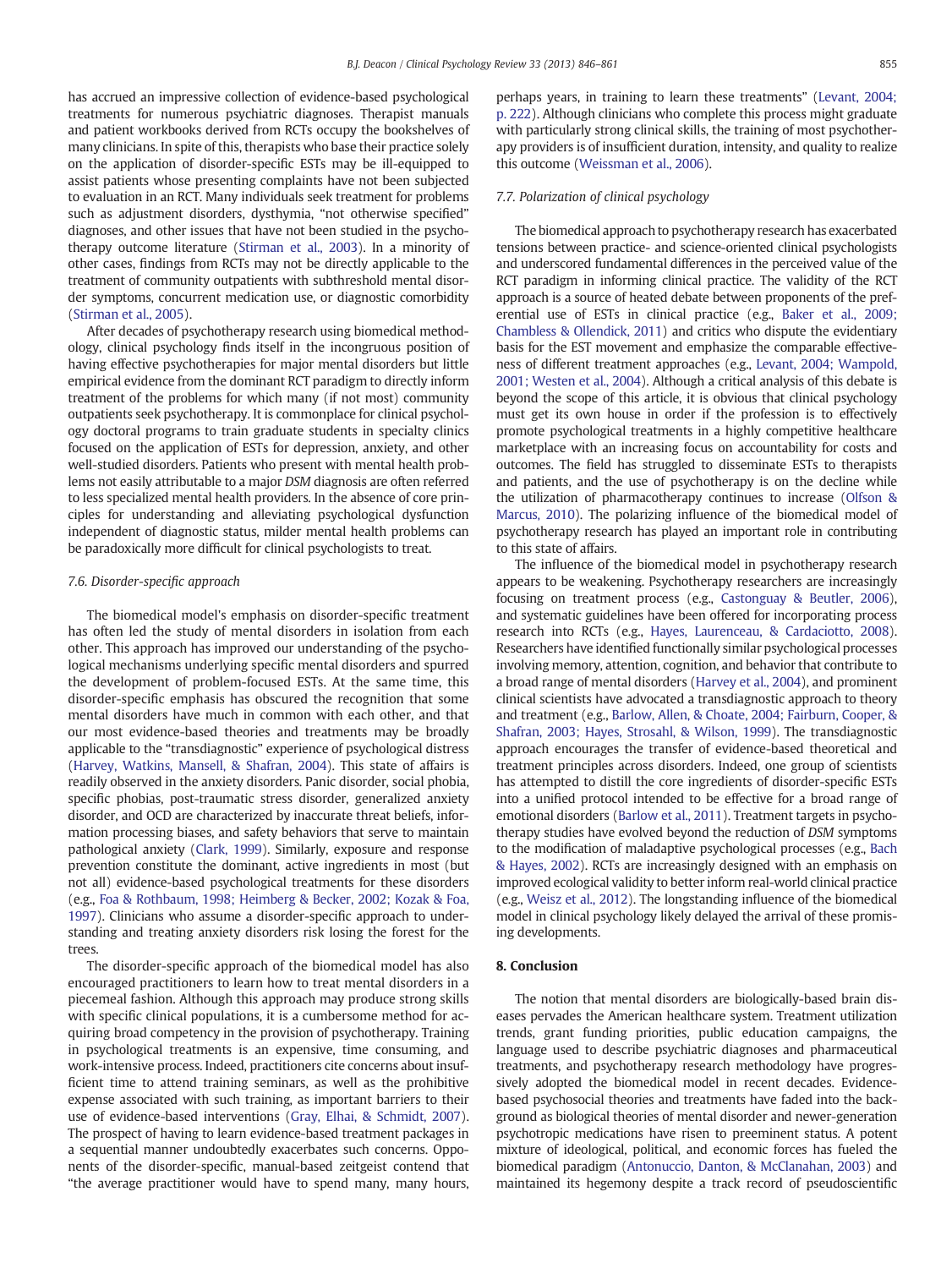claims and unfulfilled promises. Although the longstanding dominance of an extreme biological reductionist form of the medical model has proven useful to the pharmaceutical industry, psychiatry, and the patient advocacy movement, individuals with mental disorders have not been among the beneficiaries of this approach. Lack of clinical innovation and poor mental health outcomes during the age of the biomedical model suggest that faith in the transformative power of this paradigm is at best premature and may be misplaced.

Mental disorders do not fit neatly into the Procrustean bed of the biomedical model. Ubiquitous claims of "biologically-based brain disease" notwithstanding, researchers have not identified a simple biological cause of any major mental disorder, and it is unlikely that any such cause remains to be discovered ([Kendler, 2005\)](#page-13-0). Because of their etiological complexity, it is implausible to expect any one explanation (e.g., neurotransmitter dysregulation, irrational thinking, childhood trauma) to fully account for mental disorders. This reality is not unique to psychiatry; many complex medical disorders (e.g., asthma, type 2 diabetes) likely have more in common with mental disorders than with etiologically simple Mendelian and infectious diseases [\(Kendler,](#page-13-0) [2005\)](#page-13-0). The limitations of a purely biological account in fully explaining the origins of mental disorder do not diminish the importance of biological theories and treatments. Attempts to explain mental disorders from a purely behavioral or psychodynamic perspective are equally problematic. No portion of the biopsychosocial model has a monopoly on the truth.

The biomedical model's eliminative reductionist philosophy that biology is inherently fundamental to psychology rests on shaky scientific ground. In rejecting Cartesian dualism, we must accept that psychological experience is dependent upon brain functioning. All psychological phenomena, including mental disorders, are biological. Therefore, the claim that ADHD or anorexia nervosa has a "biological basis" is a tautology, as obvious and uninformative as noting that a circle is round [\(Kendler, 2005](#page-13-0)). Theories of the biological basis of mental disorder are useful to the extent that they provide a causal bridge to explain how biological processes produce abnormal psychological phenomena. Global theories like the dopamine hypothesis of schizophrenia have little heuristic value because they lack specificity and falsifiability [\(Kendler & Schaffner, 2011\)](#page-13-0). Both brain  $\rightarrow$  mind and mind  $\rightarrow$  brain causality occur [\(Kendler, 2005\)](#page-13-0), and the presence of a correlation between psychological and biological events does not make psychological events biological events ([Miller, 2010\)](#page-13-0). It may be the case that certain biological processes underlie particular psychological experiences, but this requires scientific demonstration and cannot be established by fiat. Despite the extraordinary resources devoted to biological research in the biomedical model era, scientists have yet to identify a single psychological experience that can be fully reduced to biology [\(Gold,](#page-13-0) [2009](#page-13-0)). For the time being, psychology appears comfortably safe from replacement by neuroscience and molecular biology.

After describing a dominant biomedical paradigm strikingly similar to that observed today, [Engel \(1977\)](#page-12-0) proposed a "new medical model" founded on a biopsychosocial approach. This model embraces the notion that multiple explanatory perspectives can inform our understanding of complex natural phenomena. Mental disorders may be studied at different levels of analysis (e.g., molecular genetics, neurochemistry, cognitive neuroscience, personality, environment), and no level is inherently superior or fundamental to any other. Rather, different levels of analysis are useful for different purposes. For instance, public health officials attempting to prevent alcohol dependence might focus on modifiable environmental variables like social norms and taxation, whereas pharmaceutical researchers would be more interested in molecular genetic variants that could be targeted with drug treatments [\(Kendler, 2012\)](#page-13-0). By accepting the reality that mental disorders are "higher-order disturbances in multi-level mechanisms" [\(Kendler,](#page-13-0) [2012, p. 17\)](#page-13-0), the biopsychosocial model avoids futile searches for simple explanations of complex phenomena and minimizes professional turf battles over the preferred level of analysis. Indeed, this approach prizes

multidisciplinary attempts to stitch together different levels of analysis by establishing principles that elaborate how processes at one level affect those at another (e.g., [Caspi et al., 2003](#page-12-0)). The biopsychosocial approach promotes dialog and collaboration across theoretically and technically diverse healthcare professions. [Kendler and Schaffner](#page-13-0) [\(2011\)](#page-13-0) observed,

As our science and field matures beyond ideologically driven controversy, it would be wise and mature for all of us, regardless of whether we see ourselves as biological, social or psychodynamic, to be more self-critical about the theories we adopt and more tolerant of diversity in theory articulation (p. 59).

Unfortunately, the United States remains mired in an approach that is incompatible with the biopsychosocial model. The entities and individuals who control the levers of power in our mental health system appear fully committed to the biomedical model for the foreseeable future (e.g., [Insel, 2011\)](#page-13-0). The past performance of this approach, combined with diminishing pharmaceutical industry investment in psychotropic medication development, suggests that transformative innovations in the biomedical paradigm are unlikely in the years ahead. As a result, the field will likely continue to suffer the opportunity cost associated with the allocation of extraordinary resources to an endeavor that may or may not yield benefits at an indeterminate point in the future. Of more immediate importance, there is little reason for optimism that the growing epidemic of disabling mental disorders, particularly among children, will reverse course. The NIMH appears more concerned with discovering biological mechanisms and magic bullets than arresting the country's escalating mental health crisis.

### 9. A call for critical dialog

An open and critical dialog regarding the consequences of the longstanding dominance of the biomedical model in the United States is urgently needed. Such a dialog is already occurring in clinical psychology with respect to the influence of biomedical methodology on psychotherapy research. Debate regarding the strengths and weaknesses of the RCT method, the differential effectiveness of different psychotherapies, and the dissemination of ESTs regularly occurs in scientific journals and at professional conferences. This debate is vigorous, healthy, and generally characterized by a respectful tone and willingness to carefully consider the validity of arguments made by contributors with varying perspectives. Although the field has struggled to arrive at a consensus on the central issues in this debate, there is widespread recognition that continued dialog is essential for clinical psychology to generate effective solutions to issues concerning training, practice, and policy [\(Wampold et al., 2011](#page-14-0)).

A markedly different tone of discourse is evident regarding the core tenets of the biomedical model. Individuals and organizations who publicly question the efficacy of psychiatric medications, the validity of DSM-defined mental disorders, or the scientific basis of brain disease theories of mental disorder are often dismissed as ignorant, incompetent, and dangerous. To illustrate, in response to a 60 Minutes story that highlighted research by Kirsch (and others) demonstrating a small advantage of antidepressants over placebo in the treatment of depression [\(Stahl, 2012](#page-14-0)), the [APA \(2012\)](#page-12-0) issued a press release in which president Jeffrey Lieberman stated, "Kirsch has badly misinterpreted the data and his conclusion is at odds with common clinical experience. He has communicated a message that could potentially cause suffering and harm to patients with mood disorders." Rather than engage in an honest discussion of the substantive issues raised in the story, the APA levied ad hominem attacks at Dr. Kirsch and invoked clinical experience to counter scientific evidence.

The APA has a track record of dismissive responses to challenges to the legitimacy of the biomedical model. In 2003, members of the activist group MindFreedom staged a hunger strike and demanded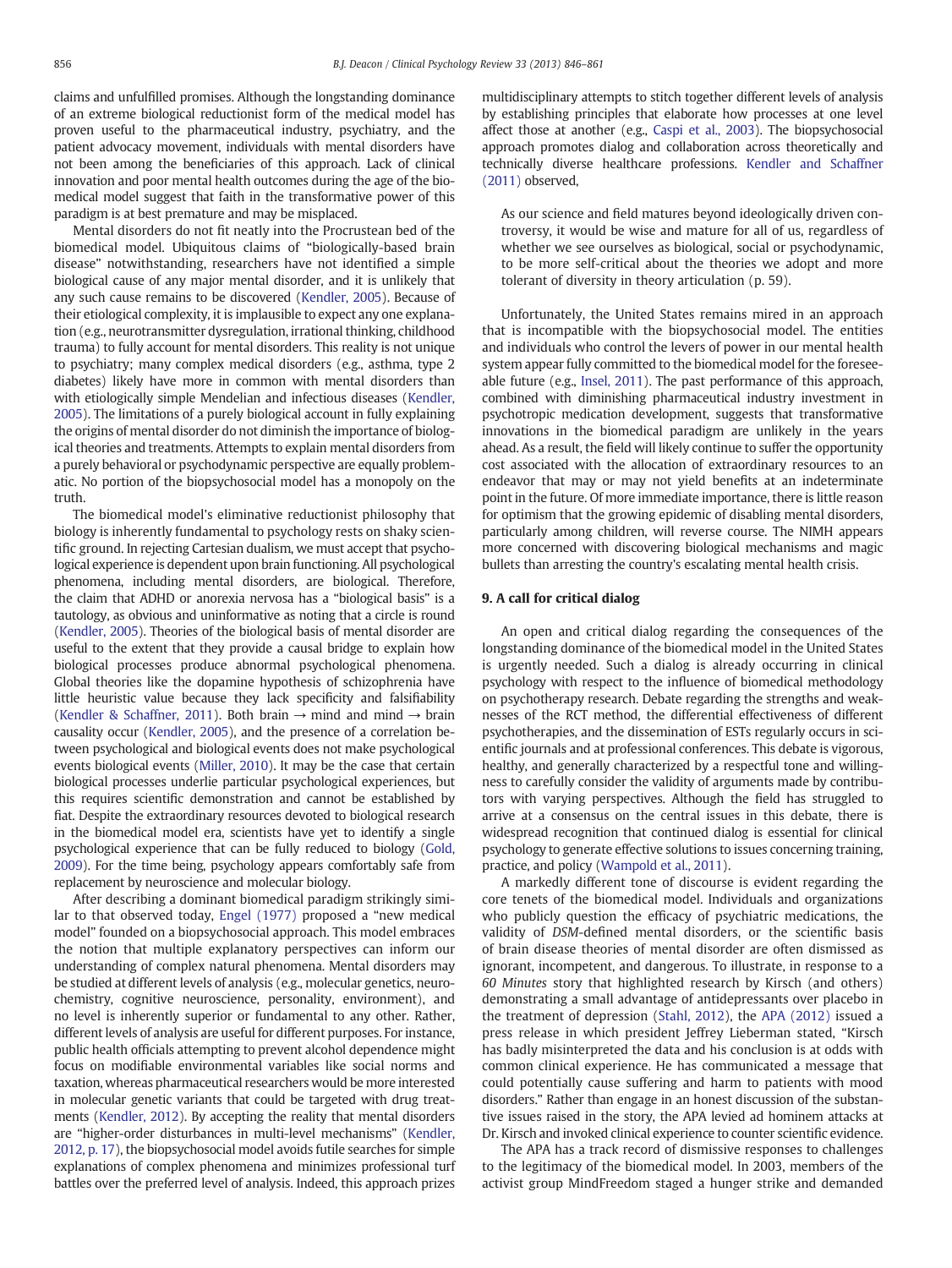the APA produce evidence in support of core tenets of the biomedical model, such as the validity of the brain disease and chemical imbalance theories of mental disorder [\(MindFreedom, 2003a\)](#page-13-0). In response, the APA stated, "The answers to your questions are widely available in the scientific literature, and have been for years," and the protesters were referred to several scientific journals and psychiatric textbooks [\(APA, 2003a\)](#page-12-0). When prompted by MindFreedom to provide specific citations in support of its dismissal of the protestor's claims, the APA highlighted ongoing progress in neuroscience and suggested that future research would likely prove mental disorders to be caused by biological abnormalities in the brain [\(APA, 2003b](#page-12-0)). No specific citations were provided, and of the seven questions posed to APA by the protestors, four were simply ignored [\(MindFreedom, 2003b](#page-13-0)). Two years later, the APA faced another public relations challenge in the form of actor Tom Cruise's critical remarks on the Today Show ([Bell,](#page-12-0) [2005a](#page-12-0)). The organization issued a press release that chided Cruise for questioning the legitimacy of psychiatric treatments but ignored Cruise's contention that "there is no such thing as a chemical imbalance" [\(APA,](#page-12-0) [2005](#page-12-0)). APA president Steven Sharfstein went a step further and claimed on the Today Show that the chemical imbalance theory is scientifically valid [\(Bell, 2005b\)](#page-12-0).

The experience of journalist Robert [Whitaker \(2010a\),](#page-15-0) whose book Anatomy of an Epidemic critically examined the validity of the chemical imbalance story of mental disorder and the long-term efficacy of psychiatric medications, exemplifies the state of discourse on the biomedical model in the United States. Following publication of the book, Whitaker was invited to speak at the 2010 Alternatives Conference, an annual meeting organized by mental health consumers and funded by the Substance Abuse and Mental Health Services Administration (SAMHSA). When SAMHSA learned of Whitaker's invitation, it was rescinded ([Whitaker, 2010b](#page-15-0)). In response, MindFreedom launched a protest and Whitaker was re-invited to speak, but with a catch: immediately following his keynote address, a psychiatrist would provide a rebuttal. The psychiatrist noted in his remarks that he had never attended a conference at which a second keynote speaker was employed to discredit the first [\(Whitaker, 2010c\)](#page-15-0). In January of 2011, Whitaker was invited to present at the psychiatry department grand rounds at Massachusetts General Hospital. As before, his address was immediately followed by an extended rebuttal from a psychiatrist ([Whitaker, 2011](#page-15-0)). As instructed, Whitaker submitted his slides to the organizers months prior to the grand rounds, but he did not receive the promised rebuttal slides until hours prior to the talk, and he was not given the opportunity to respond to the rebuttal. Following the grand rounds, a Boston radio show reported that Whitaker's "claims are refuted by reputable members of the psychiatric community here in Boston" [\(Whitaker, 2011\)](#page-15-0). Perceived as having been repudiated by one of the leading psychiatry departments in the country, many of Whitaker subsequent speaking engagements were canceled.

Despite efforts by biomedical proponents to discredit critics such as Kirsch and Whitaker, momentum appears to be building in support of critical discourse on previously sacrosanct topics such as the chemical imbalance story and the efficacy of psychiatric medications (e.g., [Angell,](#page-12-0) [2011a, 2011b\)](#page-12-0). For those whose professional, financial, and ideological interests depend on maintaining the widely accepted validity of the biomedical model of mental disorder, this dialog may be perceived as threatening and unwelcome. However, in light of the evidence reviewed in this article, we cannot afford the societal costs of failing to engage in open and honest discussion about the validity and utility of the biomedical paradigm. The predominant approach to mental healthcare in the United States has produced neither clinical innovation nor improved outcomes, and is founded upon tenets that are acknowledged as scientifically premature or even fallacious by some of the very individuals and organizations who promote them (see [Tables 1 and 2](#page-3-0)). The quality of care provided to individuals with mental health problems, the societal burden of mental disorder, and the credibility of professionals who treat patients with mental disorders will remain at risk until an honest and public dialog occurs in response to questions that include, but are not limited to, the following:

- How can mental disorders be considered biologically-based brain diseases, or valid medical conditions, when researchers have not identified biological variables capable of reliably diagnosing any mental disorder, distinguishing between individuals with or without a mental disorder, or distinguishing different mental disorders from each other?
- How can mental disorders be caused by a chemical imbalance in the brain when scientists lack a baseline standard of what constitutes a chemical balance with which to discern an imbalance, and do not possess a direct measure of neurotransmitter levels in the brain that possesses diagnostic validity or clinical utility?
- Given the historical lack of scientific evidence for the chemical imbalance theory of mental disorder, why have biomedical advocates promoted this story? Why have the APA, NIMH, and NAMI (among others, see [Table 1](#page-3-0)) failed to publicly acknowledge that this story is unfounded? What have been the historical consequences of these actions? How have these actions been influenced by these organizations' involvement with the pharmaceutical industry?
- If decades of biomedical research have not resulted in the development of clinically useful biological tests, innovative psychotropic medications, or improved mental health outcomes, should billions of dollars of taxpayer money continue to be preferentially allocated to biomedical research? Should zealous advocates of the biomedical model continue to head governmental agencies that determine national research and policy agendas?
- If psychotropic medications are safe and effective, why has the rate of mental health disability risen in close temporal association with their increased use? Shouldn't the widespread use of safe and effective psychotropic medications lead to less severe, chronic, and disabling mental disorders, as opposed to the opposite?
- If attributing mental disorder to biologically-based brain disease reduces mental health stigma, why has stigma not improved in the context of widespread promotion and increased public acceptance of the biomedical model?
- If the biomedical model of mental disorder is less valid and psychotropic medications are less safe and effective than is commonly acknowledged, on what basis should psychiatrists be granted the legal authority to involuntarily hospitalize and forcibly treat individuals with mental disorders?

A vigorous dialog about these issues is currently taking place in a number of online communities (e.g., [http://www.madinamerica.](http://www.madinamerica.com) [com\)](http://www.madinamerica.com) and at professional conferences (e.g., International Society for Ethical Psychology and Psychiatry). Although the popular media has traditionally promoted biomedical claims in an uncritical manner, recent exceptions (e.g., [Begley, 2010; Spiegel, 2012; Stahl, 2012](#page-12-0)) suggest an increasing openness to critical discourse about the biomedical model. The most high-profile challenge to the biomedical paradigm is currently unfolding in the controversy surrounding the APA's proposed revisions to the DSM. The DSM-5 process has been the subject of intense public debate, with critical stories appearing in prominent newspapers, national newscasts, popular websites, and in the scientific literature [\(Dx Revision Watch, 2012\)](#page-14-0). A petition critical of the DSM-5 has been signed by over 14,000 individuals and endorsed by more than 50 organizations representing numerous mental health professions (Open Letter to the DSM-5). APA's dismissive responses to DSM-5 critics have had little impact [\(Frances, 2012](#page-13-0)), and for the first time a modern DSM appears at risk of widespread rejection by the mental health community. Unfortunately, each example of critical dialog cited above has occurred largely without open and honest participation by biomedical proponents. Although the DSM-5 controversy demonstrates that critical public discourse about the validity of the biomedical model is possible, it would be preferable if this conversation included the contribution of all stakeholders.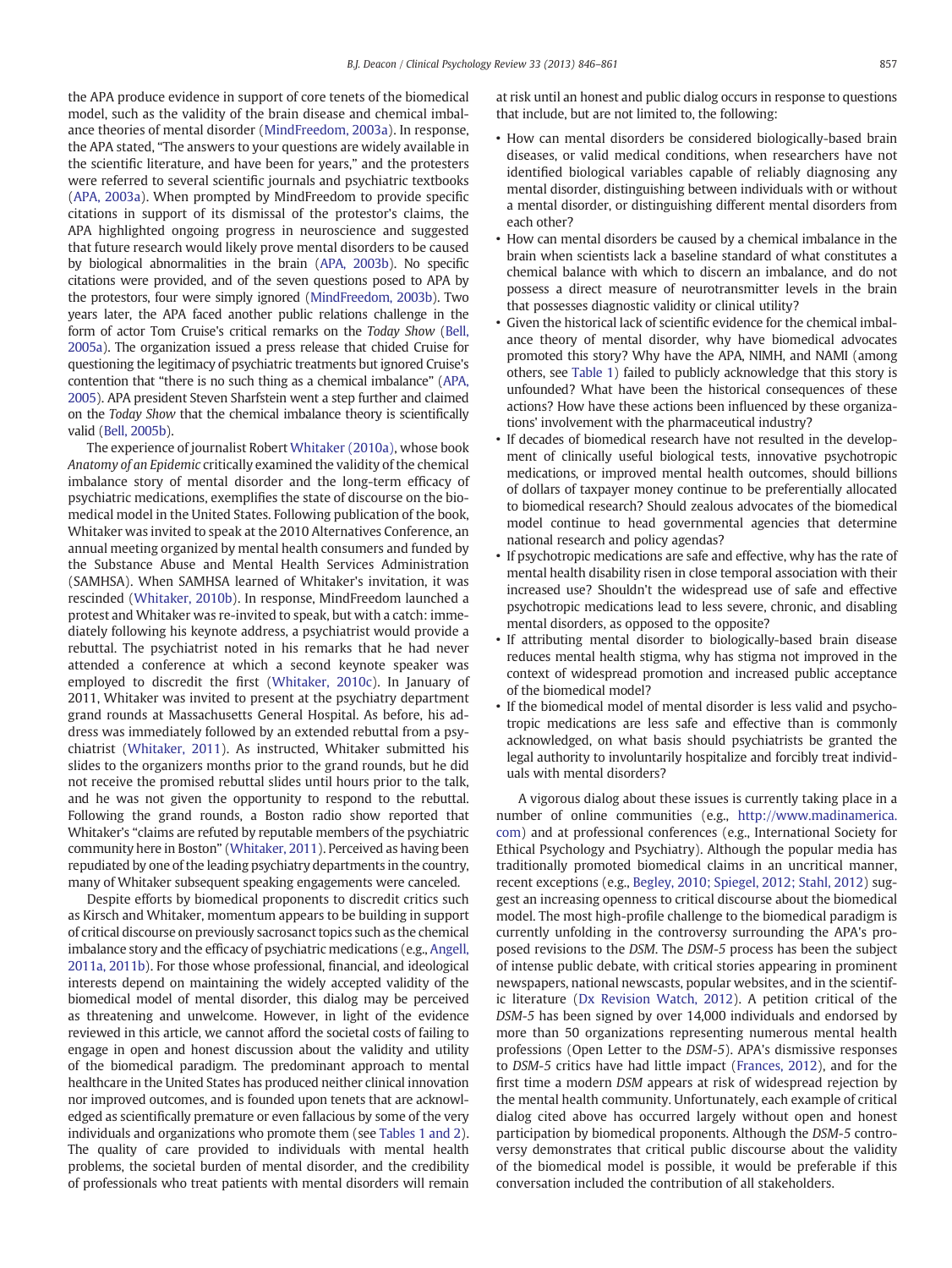<span id="page-12-0"></span>It is my hope that this article will encourage critical examination of the validity and utility of the dominant biomedical paradigm in the United States, as well as consideration of the appealing but neglected biopsychosocial approach. Honest and open discourse about the biomedical model is necessary to address a mental health crisis characterized by increasingly chronic and disabling mental disorders in the context of widespread psychotropic medication use and promotion of "biologically-based brain disease" causal attributions. Decades of extraordinary investment in biomedical research have not been rewarded with improved clinical tools or outcomes, and continuation of the status quo based on faith that neuroscience will eventually revolutionize mental health practice (e.g., [Insel, 2013\)](#page-13-0) is untenable. Concern for the welfare of individuals with mental health problems, as well as the credibility of the American mental health system, necessitates an urgent, honest, and public conversation about the validity and utility of the biomedical approach. This conversation can no longer be postponed, nor can the failures of the biomedical paradigm be ignored, while biomedical proponents wait with bated breath for the long-anticipated but scientifically implausible discovery of biological tests and magic bullets for mental disorders.

#### References

- Abramowitz, J. S. (2006). Toward a functional analytic approach to psychologically complex patients: A comment on Ruscio and Holohan. Clinical Psychology: Science and Practice, 13, 163–166.
- Addis, M. E., Wade, W. A., & Hatgis, C. (1999). Barriers to dissemination of evidence-based practices: Addressing practitioners concerns about manual-based psychotherapies. Clinical Psychology: Science and Practice, 6, 430–441.
- Albee, G. W., & Joffe, J. M. (2004). Mental illness is NOT an "illness like any other". The Journal of Primary Prevention, 24, 419–436.
- American College of Neuropsychopharmacology (July 31). Public education committee's comment on commentary by John Krystal titled Marcia Angell and the illusions of antipsychiatry. (Retrieved August 6, 2012, from [http://www.acnp.org/comments.](http://www.acnp.org/comments.aspx?tid=184de4aa-7783-4cbd-8e37-eb5e4a01f70a&ttitle=Dr) [aspx?tid=184de4aa-7783-4cbd-8e37-eb5e4a01f70a&ttitle=Dr](http://www.acnp.org/comments.aspx?tid=184de4aa-7783-4cbd-8e37-eb5e4a01f70a&ttitle=Dr). Marcia Angell and the Illusions of Anti-Psychiatry&returnUrl=http%3a%2f%2f [www.acnp.](http://www.acnp.org%2fresources%2farticlediscussionDetail.aspx%3fcid%3d66d1c1bf-7c40-4af9-b4f5-a3856fe1b5ba) [org%2fresources%2farticlediscussionDetail.aspx%3fcid%3d66d1c1bf-7c40-4af9](http://www.acnp.org%2fresources%2farticlediscussionDetail.aspx%3fcid%3d66d1c1bf-7c40-4af9-b4f5-a3856fe1b5ba) [b4f5-a3856fe1b5ba\)](http://www.acnp.org%2fresources%2farticlediscussionDetail.aspx%3fcid%3d66d1c1bf-7c40-4af9-b4f5-a3856fe1b5ba)
- American Psychiatric Association (1980). Diagnostic and statistical manual of mental disorders (3th ed.). Washington, DC: Author.
- American Psychiatric Association (2000). Diagnostic and statistical manual of mental disorders (4th ed.). Washington, DC: Author (text revision).
- American Psychiatric Association (2002). Practice guideline for the treatment of patients with bipolar disorder (2nd ed.). Arlington, VA: Author.
- American Psychiatric Association (2003a). Letter from American Psychiatric Association to Fast for Freedom in Mental Health. Retrieved June 25, 2012, from [http://](http://www.mindfreedom.org/kb/act/2003/mf-hunger-strike/hunger-strike-debate/apa-1st-reply-to-mfi) [www.mindfreedom.org/kb/act/2003/mf-hunger-strike/hunger-strike-debate/apa-](http://www.mindfreedom.org/kb/act/2003/mf-hunger-strike/hunger-strike-debate/apa-1st-reply-to-mfi)[1st-reply-to-m](http://www.mindfreedom.org/kb/act/2003/mf-hunger-strike/hunger-strike-debate/apa-1st-reply-to-mfi)fi
- American Psychiatric Association (2003b). Statement on diagnosis and treatment of mental disorders (Release no. 03-39). Retrieved June 12, 2012, from [http://](http://www.critpsynet.freeuk.com/APA.htm) [www.critpsynet.freeuk.com/APA.htm](http://www.critpsynet.freeuk.com/APA.htm)
- American Psychiatric Association (June 28). APA responds to Tom Cruise's antipsychiatry remarks. Retrieved June 25, 2012, from [http://www.nami.org/](http://www.nami.org/Template.cfm?Section=June4&Template=/ContentManagement/ContentDisplay.cfm&ContentID=24249) [Template.cfm?Section=June4&Template=/ContentManagement/ContentDisplay.](http://www.nami.org/Template.cfm?Section=June4&Template=/ContentManagement/ContentDisplay.cfm&ContentID=24249) [cfm&ContentID=24249](http://www.nami.org/Template.cfm?Section=June4&Template=/ContentManagement/ContentDisplay.cfm&ContentID=24249)
- American Psychiatric Association (February 22). "60 Minutes" segment on antidepressants "irresponsible and dangerous". Retrieved March 6, 2012, from [http://www.](http://www.psychiatry.org/advocacy--newsroom/news-releases/news-releases) psychiatry.org/advocacy–[newsroom/news-releases/news-releases](http://www.psychiatry.org/advocacy--newsroom/news-releases/news-releases)
- American Psychiatric Association. (n.d.). DSM-5: The future of psychiatric diagnosis. Retrieved February 18, 2012, from <http://www.dsm5.org/Pages/Default.aspx>
- Andreasen, N. C. (1985). The broken brain: The biological revolution in psychiatry. New York: Harper & Row.
- Angell, M. (2011b). The epidemic of mental illness: Why? The New York Times Review of Books. Retrieved February 18, 2012, from [http://www.nybooks.com/articles/](http://www.nybooks.com/articles/archives/2011/jun/23/epidemic-mental-illness-why/) [archives/2011/jun/23/epidemic-mental-illness-why/](http://www.nybooks.com/articles/archives/2011/jun/23/epidemic-mental-illness-why/)
- Angell, M. (2011a). The illusions of psychiatry. The New York Times Review of Books. Retrieved February 18, 2012, from [http://www.nybooks.com/articles/archives/2011/](http://www.nybooks.com/articles/archives/2011/jul/14/illusions-of-psychiatry/) [jul/14/illusions-of-psychiatry/](http://www.nybooks.com/articles/archives/2011/jul/14/illusions-of-psychiatry/)
- Angermeyer, M. C., & Matschinger, H. (2005). Labeling–stereotype–discrimination: An investigation of the stigma process. Social Psychiatry and Psychiatric Epidemiology, 40, 391–395.
- Antonuccio, D. O., Burns, D. M., & Danton, W. G. (2002). Antidepressants: A triumph of marketing over science? Prevention and Treatment, 5 (no. 25. Retrieved February 18, 2012, from [http://web.ebscohost.com/ehost/pdfviewer/pdfviewer?sid=89589bd0-](http://web.ebscohost.com/ehost/pdfviewer/pdfviewer?sid=89589bd0-1a0a-40f5-a899-d809b70cefbf%40sessionmgr10&vid=4&hid=113) [1a0a-40f5-a899-d809b70cefbf%40sessionmgr10&vid=4&hid=113\)](http://web.ebscohost.com/ehost/pdfviewer/pdfviewer?sid=89589bd0-1a0a-40f5-a899-d809b70cefbf%40sessionmgr10&vid=4&hid=113)
- Antonuccio, D. O., Danton, W. G., & McClanahan, T. M. (2003). Psychology in the prescription era: Building a firewall between marketing and science. American Psychologist, 58, 1028–1043.
- Bach, P., & Hayes, S. C. (2002). The use of acceptance and commitment therapy to prevent the rehospitalization of psychotic patients: A randomized controlled trial. Journal of Consulting and Clinical Psychology, 70, 1129–1139.
- Baker, T. B., McFall, R. M., & Shoham, V. (2009). Current status and future prospects of clinical psychology. Psychological Science in the Public Interest, 9, 67–103.
- Barlow, D. H. (2004). Psychological treatments. American Psychologist, 59, 869–878. Barlow, D. H., Allen, L. B., & Choate, M. L. (2004). Toward a unified treatment for emotional disorders. Behavior Therapy, 35, 205–230.
- Barlow, D. H., Farchione, T. J., Fairholme, C. P., Ellard, K. K., Boiseau, C. L., Allen, L. B., et al. (2011). Unified protocol for transdiagnostic treatment of emotional disorders: Therapist guide. New York: Oxford University Press.
- Barlow, D. H., Gorman, J. M., Shear, M. K., & Woods, S. W. (2000). Cognitive-behavioral therapy, imipramine, or their combination for panic disorder: A randomized controlled trial. Journal of the American Medical Association, 283, 2529–2536.
- Begley, S. (January 28). The depressing news about antidepressants [Electronic version]. Newsweek (Retrieved February 18, 2012, from [http://www.thedailybeast.com/](http://www.thedailybeast.com/newsweek/2010/01/28/the-depressing-news-about-antidepressants.html) [newsweek/2010/01/28/the-depressing-news-about-antidepressants.html\)](http://www.thedailybeast.com/newsweek/2010/01/28/the-depressing-news-about-antidepressants.html)
- Beitman, B. D. (2004). Psychotherapy research: "Horse race" versus process. Journal of Psychiatric Practice, 10, 386–388.
- Bell, J. (2005b). The Today Show [Television broadcast]. New York: National Broadcasting Company (Executive Producer).
- Bell, J. (2005a). The Today Show [Television broadcast]. New York: National Broadcasting Company (Executive Producer).
- Bola, J. R., & Mosher, L. R. (2003). Treatment of acute psychosis without neuroleptics: Two-year outcomes from the Soteria Project. The Journal of Nervous and Mental Disease, 191, 219–229.
- 1 Boring Old Man (June 9). Not a toy…. Retrieved June 27, 2012, from [http://](http://1boringoldman.com/index.php/2012/06/09/not-a-toy/) [1boringoldman.com/index.php/2012/06/09/not-a-toy/](http://1boringoldman.com/index.php/2012/06/09/not-a-toy/)
- Cahn, C. H., & Lehmann, H. E. (1957). Perphenazine: Observations on the clinical effects of a new tranquillizing agent in psychotic conditions. Canadian Psychiatric Association Journal, 2, 104–112.
- Carlat, D. (2010). Unhinged: The trouble with psychiatry  $-A$  doctor's revelations about a profession in crisis. New York: Free Press.
- Caspi, A., Sugden, K., Moffitt, T. E., Taylor, A., Craig, I. W., Harrington, H., et al. (2003). Influence of life stress on depression: Moderation by a polymorphism in the 5-HTT gene. Science, 301, 386–389.
- Castonguay, L. G., & Beutler, L. E. (Eds.). (2006). Principles of therapeutic change that work. New York: Oxford University Press.
- Chambless, D. L., & Hollon, S. D. (1998). Defining empirically supported therapies. Journal of Consulting and Clinical Psychology, 66, 7–18.
- Chambless, D. L., & Ollendick, T. H. (2011). Empirically supported psychological interventions: Controversies and evidence. Annual Review of Psychology, 52, 685–716.
- Children & Adults with Attention Deficit/Hyperactivity Disorder (n.d.). Understanding ADHD. Retrieved February 18, 2012, from [http://www.chadd.org/AM/Template.](http://www.chadd.org/AM/Template.cfm?Section=Understanding) [cfm?Section=Understanding.](http://www.chadd.org/AM/Template.cfm?Section=Understanding)
- Clark, D. M. (1999). Anxiety disorders: Why they persist and how to treat them. Behaviour Research and Therapy, 37, S5–S27.
- Cole, J. O. (1964). Therapeutic efficacy of antidepressant drugs: A review. Journal of the American Medical Association, 190, 448–455.
- Coryell, W., Endicott, J., Winokur, G., Akisal, H., Solomon, D., Leon, A., et al. (1995). Characteristics and significance of untreated major depressive disorder. The American Journal of Psychiatry, 152, 1124–1129.
- Davis, D. (October 26). Losing the mind. Los Angeles Times. Retrieved June 25, 2012, from. <http://articles.latimes.com/2003/oct/26/magazine/tm-survivors43>
- Deacon, B. J., & Baird, G. (2009). The chemical imbalance explanation of depression: Reducing blame at what cost? Journal of Clinical and Social Psychology, 28, 415–435.
- Deacon, B. J., & Lickel, J. J. (2009). On the brain disease model of mental disorders. The Behavior Therapist, 32, 113–118.
- Depression and Bipolar Support Alliance (2009). Depression. Retrieved February 18, 2012, from [http://www.dbsalliance.org/site/PageServer?pagename=about\\_depression\\_](http://www.dbsalliance.org/site/PageServer?pagename=about_depression_overview) [overview](http://www.dbsalliance.org/site/PageServer?pagename=about_depression_overview)
- Devilly, G. J. (2002). Eye movement desensitization and reprocessing: A chronology of its development and scientific standing. The Scientific Review of Mental Health Practice, 1, 113–138.
- Douglas, M., & Zaentz, S. (Producers), & Forman, M. (1975). One flew over the cuckoo's nest [Motion picture]. United States: United Artists.
- Eifert, G. H. (1996). More theory-driven and less diagnosis-based behavior therapy. Journal of Behavior Therapy and Experimental Psychiatry, 27, 75–86.
- Elkin, I. (1994). The NIMH Treatment of Depression Collaborative Research Program: Where we began and where we are. In A. E. Bergin, & S. L. Garfield (Eds.), Handbook of psychotherapy and behavior change. New York: Wiley.
- El-Mallakh, R. S., Gao, Y., & Roberts, R. J. (2011). Tardive dysphoria: The role of long term antidepressant use in inducing chronic depression. Medical Hypotheses, 76, 769–773.
- Engel, G. L. (1977). The need for a new medical model: a challenge for biomedicine. Science, 196, 129–136.
- Fairburn, C. G., Cooper, Z., & Shafran, R. (2003). Cognitive behaviour therapy for eating disorders: A "transdiagnostic" theory and treatment. Behaviour Research and Therapy, 41, 509–528.
- Families Empowered and Supporting Treatment of Eating Disorders (2010). The role of environment. Retrieved February 18, 2012, from [http://www.feast-ed.org/TheFacts/](http://www.feast-ed.org/TheFacts/CausesofEatingDisorders/Theroleofenvironment.aspx) [CausesofEatingDisorders/Theroleofenvironment.aspx](http://www.feast-ed.org/TheFacts/CausesofEatingDisorders/Theroleofenvironment.aspx)
- Fava, G. A. (2003). Can long-term treatment with antidepressant drugs worsen the course of depression? The Journal of Clinical Psychiatry, 64, 123–133.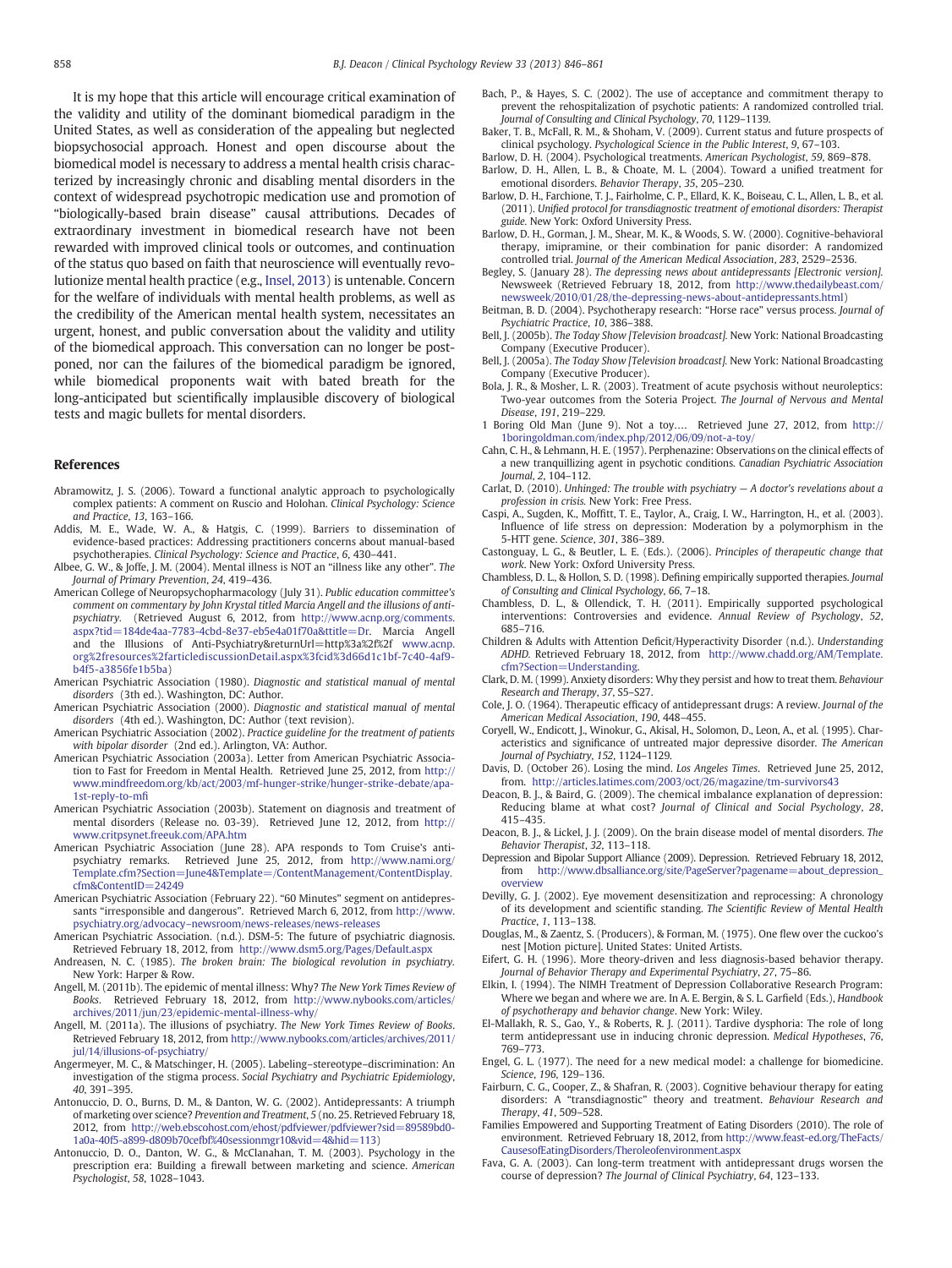- <span id="page-13-0"></span>Fava, G. A., & Offidani, E. (2010). The mechanisms of tolerance in antidepressant action. Progress in Neuro-Psychopharmacology & Biological Psychiatry, 15, 1593–1602.
- Fibiger, H. C. (2012). Psychiatry, the pharmaceutical industry, and the road to better therapeutics. Schizophrenia Bulletin, 38, 649–650.
- First, M. B. (2002). A research agenda for DSM-V: Summary of the white papers. Psychiatric Research Report, 18, 10–13.
- Foa, E. B., Liebowitz, M. R., Kozak, M. J., Davies, S., Campeas, R., Franklin, M. E., et al. (2005). Randomized, placebo-controlled trial of exposure and ritual prevention, cmomipramine, and their combination in the treatment of obsessive–compulsive disorder. The American Journal of Psychiatry, 162, 151–161.
- Foa, E. B., & Rothbaum, B. O. (1998). Treating the trauma of rape: Cognitive-behavioral therapy for PTSD. New York: Guilford Press.
- France, C. M., Lysaker, P. H., & Robinson, R. P. (2007). The "chemical imbalance" explanation for depression: Origins, lay endorsement, and clinical implications. Professional Psychology: Research and Practice, 38, 411–420.
- Frances, A. (June 26). A warning sign on the road to DSM-V: Beware of its unintended consequences [Electronic version]. Psychiatric News (Retrieved February 18, 2012, from [http://www.psychiatrictimes.com/dsm-5/content/article/10168/](http://www.psychiatrictimes.com/dsm-5/content/article/10168/1425378) [1425378\)](http://www.psychiatrictimes.com/dsm-5/content/article/10168/1425378)
- Frances, A. (June 4). Public relations fictions trying to hide DSM-5 facts. Retrieved June 29, 2012, from [http://www.psychologytoday.com/blog/dsm5-in-distress/201206/](http://www.psychologytoday.com/blog/dsm5-in-distress/201206/public-relations-fictions-trying-hide-dsm-5-facts) public-relations-fi[ctions-trying-hide-dsm-5-facts](http://www.psychologytoday.com/blog/dsm5-in-distress/201206/public-relations-fictions-trying-hide-dsm-5-facts)
- Frances, A., & Widiger, T. (2012). Psychiatric diagnosis: Lessons from the DSM-IV past and cautions for the future. Annual Review of Clinical Psychology, 8, 109–130.
- Franklin, J. (1984). The mind-fixers. Baltimore Evening Sun. Retrieved June 27, 2012, from. <http://www.baltimoresun.com/media/acrobat/2010-05/53724305.pdf>
- Gold, I. (2009). Reduction in psychiatry. Canadian Journal of Psychiatry, 54, 506–512.
- Goldfried, M. R., & Wolfe, B. E. (1998). Toward a more clinically valid approach to therapy research. Journal of Consulting and Clinical Psychology, 66, 143–150.
- Gray, M. J., Elhai, J. D., & Schmidt, L. O. (2007). Trauma professionals' attitudes toward and utilization of evidence-based practices. Behavior Modification, 31, 732–748.
- Harrow, M., & Jobe, T. H. (2007). Factors involved in outcome and recovery in schizophrenia patients not on antipsychotic medications: A 15-year multifollow-up study. The Journal of Nervous and Mental Disease, 195, 406–414.
- Harvey, A., Watkins, E., Mansell, W., & Shafran, R. (2004). Cognitive behavioural processes across the psychological disorders: A transdiagnostic approach to research and treatment. New York: Oxford University Press.
- Haslam, N. (2011). Genetic essentialism, neuroessentialism, and stigma: Commentary on Dar-Nimrod and Heine (2011). Psychological Bulletin, 137, 819–824.
- Hayes, A. M., Laurenceau, J. -P., & Cardaciotto, L. (2008). Methods for capturing the process of change. In A. M. Nezu, & C. M. Nezu (Eds.), Evidence-based outcome research: A practical guide to conducting randomized controlled trials for psychosocial interventions (pp. 335–358). New York: Oxford University Press.
- Hayes, S. C., Strosahl, K. D., & Wilson, K. G. (1999). Acceptance and commitment therapy: An experiential approach to behavior change. New York: Guilford Press.
- Healy, D. (1997). The anti-depressant era. Cambridge, MA: Harvard University Press.
- Healy, D. (2012). Pharmageddon. Berkeley and Los Angeles, CA: University of California Press.
- Heimberg, R. G., & Becker, R. E. (2002). Cognitive-behavioral group therapy for social phobia: Basic mechanisms and clinical strategies. New York: Guilford Press.
- Hyman, S. E. (2010). The diagnosis of mental disorders: The problem of reification. Annual Review of Clinical Psychology, 6, 155–179.
- IMS Institute for Healthcare Informatics (2012). Top therapeutic classes by U.S. spending. Retrieved February 18, 2012, from [http://www.imshealth.com/deployed](http://www.imshealth.com/deployedfiles/ims/Global/Content/Corporate/Press%20Room/Top-Line%20Market%20Data%20&%20Trends/2011%20Top-line%20Market%20Data/Top_Therapy_Classes_by_Sales.pdf)files/ [ims/Global/Content/Corporate/Press%20Room/Top-Line%20Market%20Data%20&%](http://www.imshealth.com/deployedfiles/ims/Global/Content/Corporate/Press%20Room/Top-Line%20Market%20Data%20&%20Trends/2011%20Top-line%20Market%20Data/Top_Therapy_Classes_by_Sales.pdf) [20Trends/2011%20Top-line%20Market%20Data/Top\\_Therapy\\_Classes\\_by\\_Sales.pdf](http://www.imshealth.com/deployedfiles/ims/Global/Content/Corporate/Press%20Room/Top-Line%20Market%20Data%20&%20Trends/2011%20Top-line%20Market%20Data/Top_Therapy_Classes_by_Sales.pdf)
- IMS Institute for Healthcare Informatics (n.d.). Total US promotional spend by type, 2010. Retrieved June 13, 2012, from [http://www.imshealth.com/ims/Global/Content/Corporate/](http://www.imshealth.com/ims/Global/Content/Corporate/Press%20Room/Top-line%20Market%20Data/2010%20Top-line%20Market%20Data/2010_Promotional_Data.pdf) [Press%20Room/Top-line%20Market%20Data/2010%20Top-line%20Market%20Data/](http://www.imshealth.com/ims/Global/Content/Corporate/Press%20Room/Top-line%20Market%20Data/2010%20Top-line%20Market%20Data/2010_Promotional_Data.pdf) [2010\\_Promotional\\_Data.pdf.](http://www.imshealth.com/ims/Global/Content/Corporate/Press%20Room/Top-line%20Market%20Data/2010%20Top-line%20Market%20Data/2010_Promotional_Data.pdf)
- Insel, T. R. (June 28). Testimony during the hearing, Mental Illness and brain disease: Dispelling myths and promoting recovery through awareness and treatment. Subcommittee on Health of the Committee on Energy and Commerce, United States House of Representatives. Retrieved August 2, 2012, from [http://www.gpo.gov/fdsys/](http://www.gpo.gov/fdsys/pkg/CHRG-109hhrg30414/html/CHRG-109hhrg30414.htm) [pkg/CHRG-109hhrg30414/html/CHRG-109hhrg30414.htm](http://www.gpo.gov/fdsys/pkg/CHRG-109hhrg30414/html/CHRG-109hhrg30414.htm)
- Insel, T. R. (2007). Neuroscience: Shining light on depression. Science, 317, 757–758.
- Insel, T. R. (2009). Translating scientific opportunity into public health impact: A strategic plan for research on mental illness. Archives of General Psychiatry, 66, 128–133. Insel, T. R. (2010). Faulty circuits. Scientific American, 302, 44–51.
- Insel, T. R. (2011). Mental illness defined as disruption in neural circuits. Retrieved February 18, 2012, from [http://www.nimh.nih.gov/about/director/2011/mental](http://www.nimh.nih.gov/about/director/2011/mental-illness-defined-as-disruption-in-neural-circuits.shtml)illness-defi[ned-as-disruption-in-neural-circuits.shtml](http://www.nimh.nih.gov/about/director/2011/mental-illness-defined-as-disruption-in-neural-circuits.shtml)
- Insel, T. R. (2012). Experimental medicine. Retrieved June 25, 2012, from [http://www.](http://www.nimh.nih.gov/about/director/2012/experimental-medicine.shtml) [nimh.nih.gov/about/director/2012/experimental-medicine.shtml](http://www.nimh.nih.gov/about/director/2012/experimental-medicine.shtml)
- Insel, T. R. (2013). The top ten research advances of 2012. Retrieved February 2, 2013, from [http://www.nimh.nih.gov/about/director/2012/the-top-ten-research-advances](http://www.nimh.nih.gov/about/director/2012/the-top-ten-research-advances-of-2012.shtml)[of-2012.shtml](http://www.nimh.nih.gov/about/director/2012/the-top-ten-research-advances-of-2012.shtml)
- Insel, T. R., & Quirion, R. (n.d.). Psychiatry as a clinical neuroscience discipline [Electronic version]. Retrieved February 18, 2012, from [http://www.nimh.nih.gov/about/](http://www.nimh.nih.gov/about/director/publications/psychiatry-as-a-clinical-neuroscience-discipline.shtml) [director/publications/psychiatry-as-a-clinical-neuroscience-discipline.shtml](http://www.nimh.nih.gov/about/director/publications/psychiatry-as-a-clinical-neuroscience-discipline.shtml)
- Jensen, P. S., Arnold, L. E., Swanson, J. M., Vitiello, B., Abikoff, H. B., Greenhill, L. L., et al. (2007). 3-Year follow-up of the NIMH MTA study. Journal of the American Academy of Child and Adolescent Psychiatry, 46, 989–1002.
- Jorm, A. F. (2006). National surveys of mental disorders: Are they researching scientific facts or constructing useful myths? The Australian and New Zealand Journal of Psychiatry, 40, 830–834.
- Kendler, K. S. (2005). Toward a philosophical structure for psychiatry. The American Journal of Psychiatry, 162, 433–440.
- Kendler, K. S. (2012). Levels of explanation in psychiatric and substance use disorders: Implications for the development of an empirically based nosology. Molecular Psychiatry, 17, 11–21.
- Kendler, K. S., & Schaffner, K. F. (2011). The dopamine hypothesis of schizophrenia: An historical and philosophical analysis. Philosophy in Psychiatry and Psychology, 18, 41–63.
- Kessler, R. C., Chiu, W. T., Demler, O., & Walters, E. E. (2005). Prevalence, severity, and comorbidity of twelve-month DSM-IV disorders in the national comorbidity survey replication (NCS-R). Archives of General Psychiatry, 62, 617–627.
- Kessler, R. C., Demler, O., Frank, R. G., Olfson, M., Pincus, H. A., Walters, E. E., et al. (2005). Prevalence and treatment of mental disorders, 1990 to 2003. The New England Journal of Medicine, 352, 2515–2523.
- Kiesler, D. J. (2000). Beyond the disease model of mental disorders. Westport, CT: Praeger. Kirsch, I. (2010). The emperor's new drugs: Exploding the antidepressant myth. New York: Basic Books.
- Klerman, G., Vaillant, G., Spitzer, R., & Michels, R. (1984). A debate on DSM-III: The advantages of DSM-III. The American Journal of Psychiatry, 141, 539–553.
- Kozak, M. J., & Foa, E. B. (1997). Mastery of obsessive–compulsive disorder: A cognitive-behavioral approach. San Antonio, TX: Graywind Publications.
- Kraemer, H. C., Wilson, G. T., Fairburn, C. G., & Agras, W. S. (2002). Mediators and moderators of treatment effects in randomized clinical trials. Archives of General Psychiatry, 59, 877–883.
- Kramer, P. D. (2011). In defense of antidepressants. The New York Times. Retrieved June 25, 2012, from [http://www.nytimes.com/2011/07/10/opinion/sunday/10antidepressants.](http://www.nytimes.com/2011/07/10/opinion/sunday/10antidepressants.html) [html](http://www.nytimes.com/2011/07/10/opinion/sunday/10antidepressants.html)
- Kravitz, R. L., Epstein, R. M., Feldman, M. D., Franz, C. E., Azari, R., Wilkes, M. S., et al. (2005). Influence of patients' requests for direct-to-consumer advertised antidepressants: A randomized controlled trial. Journal of the American Medical Association, 293, 1995–2002.
- Lacasse, J., & Leo, J. (2005). Serotonin and depression: A disconnect between the advertisements and the scientific literature. PLoS Medicine, 2, 1211–1216.
- Laing, R. D. (1960). The divided self: An existential study in sanity and madness. New York: Penguin Books.
- Lam, D. C. K., & Salkovskis, P. M. (2006). An experimental investigation of the impact of biological and psychological causal explanations on anxious and depressed patients' perception of a person with panic disorder. Behaviour Research and Therapy, 45, 405–411.
- Lasalle, J. M., & Yasui, D. H. (2009). Evolving role of MeCP2 in Rett syndrome and autism. Epigenomics, 1, 119–130.
- Leffingwell, T. R., & Claborn, K. (2010). Biological bias in National Institute of Mental Health consumer brochures for psychological disorders. Clinical Psychologist, 63, 5–9.
- Leo, J., & Lacasse, J. R. (2008). The media and the chemical imbalance theory of depression. Society, 45, 35–45.
- Lepine, J. P., & Briley, M. (2011). The increasing burden of depression. Neuropsychiatric Disease and Treatment, 7, 3–7.
- Levant, R. F. (2004). The empirically validated treatments movement: A practitioner/ educator perspective. Clinical Psychology: Science and Practice, 11, 219–224.
- Lieberman, J. A., Stroup, T. S., Swartz, M. S., Rosenheck, R. A., Perkins, D. O., Keefe, R. S., et al. (2005). Effectiveness of antipsychotic drugs in patients with chronic schizophrenia. The New England Journal of Medicine, 353, 1209–1223.
- Lilienfeld, S. O. (2007). Cognitive neuroscience and depression: Legitimate versus illegitimate reductionism and five challenges. Cognitive Therapy and Research, 31, 263–272.
- Mayo Clinic (2010). Depression (major depression. Retrieved February 18, 2012, from <http://www.mayoclinic.com/health/antidepressants/MM00660>
- McHugh, R. K., & Barlow, D. H. (2010). The dissemination and implementation of evidence-based psychological treatments. American Psychologist, 65, 73–84.
- Medco Health Solutions (2011). America's state of mind. Retrieved June 13, 2012, from <http://apps.who.int/medicinedocs/en/m/abstract/Js19032en/>
- Merikangas, K. R., Jin, R., He, J. -P., Kessler, R. C., Lee, S., Sampson, N. A., et al. (2011). Prevalence and correlates of bipolar spectrum disorder in the world mental health survey initiative. Archives of General Psychiatry, 68, 241–251.
- Miller, G. A. (2010). Mistreating psychology in the decade of the brain. Perspectives on Psychological Science, 5, 716–743.
- MindFreedom (2003b). Original statement by the Fast for Freedom in Mental Health. Retrieved June 29, 2012, from [http://www.mindfreedom.org/kb/act/2003/mf](http://www.mindfreedom.org/kb/act/2003/mf-hunger-strike/hunger-strike-debate/fast-for-freedom-statement)[hunger-strike/hunger-strike-debate/fast-for-freedom-statement](http://www.mindfreedom.org/kb/act/2003/mf-hunger-strike/hunger-strike-debate/fast-for-freedom-statement)
- MindFreedom (2003a). Reply by scientific panel of the Fast for Freedom in Mental Health to the 26 September statement by American Psychiatric Association. Retrieved June 29, 2012, from [http://www.mindfreedom.org/kb/act/2003/mf](http://www.mindfreedom.org/kb/act/2003/mf-hunger-strike/hunger-strike-debate/mfi-2nd-reply-to-apa)[hunger-strike/hunger-strike-debate/m](http://www.mindfreedom.org/kb/act/2003/mf-hunger-strike/hunger-strike-debate/mfi-2nd-reply-to-apa)fi-2nd-reply-to-apa
- Mojtabai, R., & Olfson, M. (2010). National trends in psychotropic medication polypharmacy in office-based psychiatry. Archives of General Psychiatry, 67, 26–36.
- Molina, B. S., Hinshaw, S. P., Swanson, J. M., Arnold, L. E., Jensen, P. S., Epstein, J. N., et al. (2009). The MTA at 8 years: prospective follow-up of children treated for combined-type ADHD in a multisite study. Journal of the American Academy of Child and Adolescent Psychiatry, 48, 484–500.
- Moncrieff, J. (2008). The myth of the chemical cure: A critique of psychiatric drug treatment. Basingstoke, Hampshire: Palgrave Macmillan.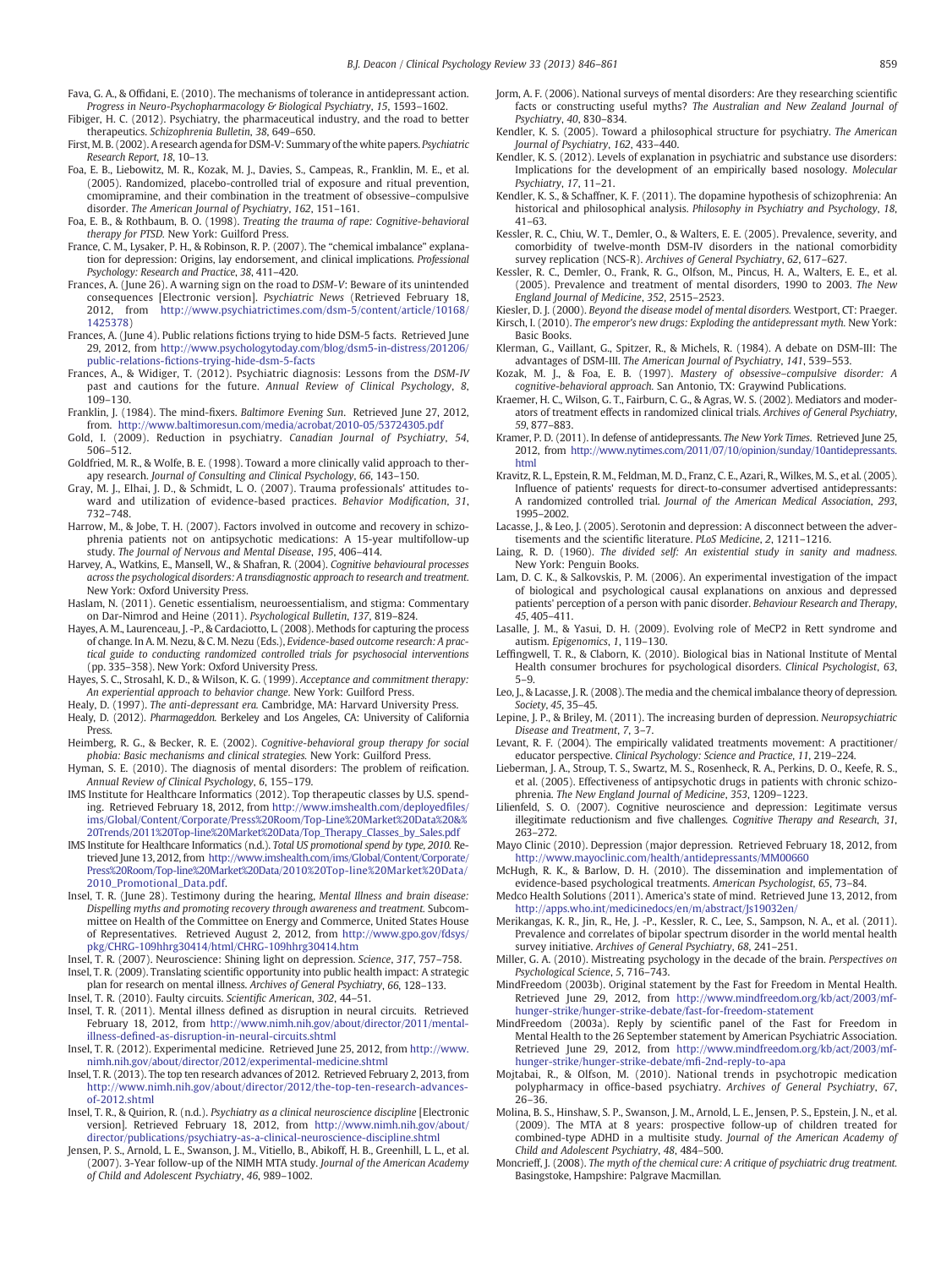<span id="page-14-0"></span>Moncrieff, J., & Cohen, D. (2006). Do antidepressants create or cure abnormal brain states? PLoS Medicine, 3, 0961–0965.

- Moreno, C., Laje, G., Blanco, C., Jiang, H., Schmidt, A. B., & Olfson, M. (2007). National trends in the outpatient diagnosis and treatment of bipolar disorder in youth. Archives of General Psychiatry, 64, 1032–1039.
- Murphy, R., Cooper, Z., Hollon, S. D., & Fairburn, C. G. (2009). How do psychological treatments work? Investigating mediators of change. Behaviour Research and Therapy, 47,  $1 - 5$ .
- Nathan, P. E., & Gorman, J. M. (2007). A guide to treatments that work (3rd ed.). New York: Oxford University Press.
- National Alliance on Mental Illness (n.d., a). Transforming mental health care in America. Retrieved February 18, 2012, from [http://www.nami.org/Template.cfm?section=](http://www.nami.org/Template.cfm?section=Mind_of_America_Foundation) [Mind\\_of\\_America\\_Foundation](http://www.nami.org/Template.cfm?section=Mind_of_America_Foundation).
- National Alliance on Mental Illness (n.d., b). What is mental illness: Mental illness facts. Retrieved February 18, 2012, from [http://www.nami.org/Content/NavigationMenu/](http://www.nami.org/Content/NavigationMenu/Inform_Yourself/About_Mental_Illness/About_Mental_Illness.htm) [Inform\\_Yourself/About\\_Mental\\_Illness/About\\_Mental\\_Illness.htm](http://www.nami.org/Content/NavigationMenu/Inform_Yourself/About_Mental_Illness/About_Mental_Illness.htm).
- National Alliance on Mental Illness (n.d., c). Obsessive–compulsive disorder. Retrieved February 18, 2012, from [http://www.nami.org/Template.cfm?Section=](http://www.nami.org/Template.cfm?Section=By_Illness&Template=/TaggedPage/TaggedPageDisplay.cfm&TPLID=54&ContentID=23035) [By\\_Illness&Template=/TaggedPage/TaggedPageDisplay.](http://www.nami.org/Template.cfm?Section=By_Illness&Template=/TaggedPage/TaggedPageDisplay.cfm&TPLID=54&ContentID=23035)
- [cfm&TPLID=54&ContentID=23035.](http://www.nami.org/Template.cfm?Section=By_Illness&Template=/TaggedPage/TaggedPageDisplay.cfm&TPLID=54&ContentID=23035)
- National Institute of Mental Health (2009). When unwanted thoughts take over: Obsessive– compulsive disorder. [Brochure]. Washington, DC: Author (Retrieved December 9, 2009, from [http://www.nimh.gov/health/publications/when-unwanted-thoughts](http://www.nimh.gov/health/publications/when-unwanted-thoughts-take-over-obsessive-com;pulsive-disorder/complete.pdf)[take-over-obsessive-com;pulsive-disorder/complete.pdf\)](http://www.nimh.gov/health/publications/when-unwanted-thoughts-take-over-obsessive-com;pulsive-disorder/complete.pdf)
- National Institute of Mental Health (2010). When unwanted thoughts take over: Obsessive– compulsive disorder. [Brochure]. Washington, DC: Author (Retrieved February 18, 2012, from [http://www.nimh.nih.gov/health/publications/obsessive-compulsive](http://www.nimh.nih.gov/health/publications/obsessive-compulsive-disorder-when-unwanted-thoughts-take-over/ocd-trifold.pdf)[disorder-when-unwanted-thoughts-take-over/ocd-trifold.pdf\)](http://www.nimh.nih.gov/health/publications/obsessive-compulsive-disorder-when-unwanted-thoughts-take-over/ocd-trifold.pdf)
- National Institute of Mental Health (2012). Mental health medications (NIH Pub No. 12-3929). Washington, DC: Author (Retrieved July 31, 2012, from [http://www.](http://www.nimh.nih.gov/health/publications/mental-health-medications/nimh-mental-health-medications.pdf) [nimh.nih.gov/health/publications/mental-health-medications/nimh-mental-health](http://www.nimh.nih.gov/health/publications/mental-health-medications/nimh-mental-health-medications.pdf)[medications.pdf\)](http://www.nimh.nih.gov/health/publications/mental-health-medications/nimh-mental-health-medications.pdf)
- National Institute on Alcohol Abuse and Alcoholism (2012). FAQs for the general public. Retrieved February 18, 2012, from [http://www.niaaa.nih.gov/FAQs/General-](http://www.niaaa.nih.gov/FAQs/General-English/Pages/default.aspx#disease)[English/Pages/default.aspx#disease](http://www.niaaa.nih.gov/FAQs/General-English/Pages/default.aspx#disease)
- National Institute on Drug Abuse (2010). Drugs, brains, and behavior: The science of addiction (NIH Pub No. 10-5605). Washington, DC: Author (Retrieved February 18, 2012, from [https://www.drugabuse.gov/sites/default/](https://www.drugabuse.gov/sites/default/files/sciofaddiction.pdf)files/sciofaddiction.pdf)
- Norberg, M. M., Krystal, J. H., & Tolin, D. F. (2008). A meta-analysis of D-cycloserine and the facilitation of fear extinction and exposure therapy. Biological Psychiatry, 63, 1118–1126.
- O'Brien, C. (October 5). Drug firm to drop non-addiction claim. Irish Times.
- Olfson, M., Blanco, C., Liu, L., Moreno, C., & Laje, G. (2006). National trends in the outpatient treatment of children and adolescents with antipsychotic drugs. Archives of General Psychiatry, 63, 679–685.
- Olfson, M., & Marcus, S. C. (2010). National trends in outpatient psychotherapy. The American Journal of Psychiatry, 167, 1456–1463.
- Open Letter to the DSM-5 (n.d.). Retrieved February 4, 2013, from [http://www.](http://www.ipetitions.com/petition/dsm5/) [ipetitions.com/petition/dsm5/](http://www.ipetitions.com/petition/dsm5/).
- Otsuka-America Pharmaceuticals (2006). Abilify advertisement. Retrieved February 18, 2012, from [http://](http://books.google.com/books?id=ecoDAAAAMBAJ&pg=PA133&lpg=PA133&dq=%22When+activity+of+key+brain+chemicals+is+too+high,+Abilify+lowers+it.+When+activity+of+key+brain+chemicals+is+too+low,+Abilify+raises+it%22&source=bl&ots=djCtDQ9wPk&sig=mTSm8gM1vgQSfvTj4ZeKbkZJIcs&hl=en&sa=X&ei=6C5AT6mzJ4iU2wXezKGaCA&ved=0CDMQ6AEwAw#v=onepage&q=%22When%20activity%20of%20key%20brain%20chemicals%20is%20too%20high%2C%20Abilify%20lowers%20it.%20When%20activity%20of%20key%20brain%20chemicals%20is%20too%20low%2C%20Abilify%20raises%20it%22&f=false) [books.google.com/books?id=ecoDAAAAMBAJ&pg=PA133&lpg=PA133&dq=%22When+acti](http://books.google.com/books?id=ecoDAAAAMBAJ&pg=PA133&lpg=PA133&dq=%22When+activity+of+key+brain+chemicals+is+too+high,+Abilify+lowers+it.+When+activity+of+key+brain+chemicals+is+too+low,+Abilify+raises+it%22&source=bl&ots=djCtDQ9wPk&sig=mTSm8gM1vgQSfvTj4ZeKbkZJIcs&hl=en&sa=X&ei=6C5AT6mzJ4iU2wXezKGaCA&ved=0CDMQ6AEwAw#v=onepage&q=%22When%20activity%20of%20key%20brain%20chemicals%20is%20too%20high%2C%20Abilify%20lowers%20it.%20When%20activity%20of%20key%20brain%20chemicals%20is%20too%20low%2C%20Abilify%20raises%20it%22&f=false)[vity+of+key+brain+chemicals+is+too+high,+Abilify+lowers+it.+When+acti](http://books.google.com/books?id=ecoDAAAAMBAJ&pg=PA133&lpg=PA133&dq=%22When+activity+of+key+brain+chemicals+is+too+high,+Abilify+lowers+it.+When+activity+of+key+brain+chemicals+is+too+low,+Abilify+raises+it%22&source=bl&ots=djCtDQ9wPk&sig=mTSm8gM1vgQSfvTj4ZeKbkZJIcs&hl=en&sa=X&ei=6C5AT6mzJ4iU2wXezKGaCA&ved=0CDMQ6AEwAw#v=onepage&q=%22When%20activity%20of%20key%20brain%20chemicals%20is%20too%20high%2C%20Abilify%20lowers%20it.%20When%20activity%20of%20key%20brain%20chemicals%20is%20too%20low%2C%20Abilify%20raises%20it%22&f=false)[vity+of+key+brain+chemicals+is+too+low,+Abilify+raises+it%22&source=bl&ots=d](http://books.google.com/books?id=ecoDAAAAMBAJ&pg=PA133&lpg=PA133&dq=%22When+activity+of+key+brain+chemicals+is+too+high,+Abilify+lowers+it.+When+activity+of+key+brain+chemicals+is+too+low,+Abilify+raises+it%22&source=bl&ots=djCtDQ9wPk&sig=mTSm8gM1vgQSfvTj4ZeKbkZJIcs&hl=en&sa=X&ei=6C5AT6mzJ4iU2wXezKGaCA&ved=0CDMQ6AEwAw#v=onepage&q=%22When%20activity%20of%20key%20brain%20chemicals%20is%20too%20high%2C%20Abilify%20lowers%20it.%20When%20activity%20of%20key%20brain%20chemicals%20is%20too%20low%2C%20Abilify%20raises%20it%22&f=false) [jCtDQ9wPk&sig=mTSm8gM1vgQSfvTj4ZeKbkZJIcs&hl=en&sa=X&ei=6C5AT6mzJ4iU2](http://books.google.com/books?id=ecoDAAAAMBAJ&pg=PA133&lpg=PA133&dq=%22When+activity+of+key+brain+chemicals+is+too+high,+Abilify+lowers+it.+When+activity+of+key+brain+chemicals+is+too+low,+Abilify+raises+it%22&source=bl&ots=djCtDQ9wPk&sig=mTSm8gM1vgQSfvTj4ZeKbkZJIcs&hl=en&sa=X&ei=6C5AT6mzJ4iU2wXezKGaCA&ved=0CDMQ6AEwAw#v=onepage&q=%22When%20activity%20of%20key%20brain%20chemicals%20is%20too%20high%2C%20Abilify%20lowers%20it.%20When%20activity%20of%20key%20brain%20chemicals%20is%20too%20low%2C%20Abilify%20raises%20it%22&f=false) [wXezKGaCA&ved=0CDMQ6AEwAw#v=onepage&q=%22When%20activity](http://books.google.com/books?id=ecoDAAAAMBAJ&pg=PA133&lpg=PA133&dq=%22When+activity+of+key+brain+chemicals+is+too+high,+Abilify+lowers+it.+When+activity+of+key+brain+chemicals+is+too+low,+Abilify+raises+it%22&source=bl&ots=djCtDQ9wPk&sig=mTSm8gM1vgQSfvTj4ZeKbkZJIcs&hl=en&sa=X&ei=6C5AT6mzJ4iU2wXezKGaCA&ved=0CDMQ6AEwAw#v=onepage&q=%22When%20activity%20of%20key%20brain%20chemicals%20is%20too%20high%2C%20Abilify%20lowers%20it.%20When%20activity%20of%20key%20brain%20chemicals%20is%20too%20low%2C%20Abilify%20raises%20it%22&f=false) [%20of%20key%20brain%20chemicals%20is%20too%20high%2C%20Abilify%20lowers%20](http://books.google.com/books?id=ecoDAAAAMBAJ&pg=PA133&lpg=PA133&dq=%22When+activity+of+key+brain+chemicals+is+too+high,+Abilify+lowers+it.+When+activity+of+key+brain+chemicals+is+too+low,+Abilify+raises+it%22&source=bl&ots=djCtDQ9wPk&sig=mTSm8gM1vgQSfvTj4ZeKbkZJIcs&hl=en&sa=X&ei=6C5AT6mzJ4iU2wXezKGaCA&ved=0CDMQ6AEwAw#v=onepage&q=%22When%20activity%20of%20key%20brain%20chemicals%20is%20too%20high%2C%20Abilify%20lowers%20it.%20When%20activity%20of%20key%20brain%20chemicals%20is%20too%20low%2C%20Abilify%20raises%20it%22&f=false) [it.%20When%20activity%20of%20key%20brain%20chemicals%20is%20too%20low%2C%20](http://books.google.com/books?id=ecoDAAAAMBAJ&pg=PA133&lpg=PA133&dq=%22When+activity+of+key+brain+chemicals+is+too+high,+Abilify+lowers+it.+When+activity+of+key+brain+chemicals+is+too+low,+Abilify+raises+it%22&source=bl&ots=djCtDQ9wPk&sig=mTSm8gM1vgQSfvTj4ZeKbkZJIcs&hl=en&sa=X&ei=6C5AT6mzJ4iU2wXezKGaCA&ved=0CDMQ6AEwAw#v=onepage&q=%22When%20activity%20of%20key%20brain%20chemicals%20is%20too%20high%2C%20Abilify%20lowers%20it.%20When%20activity%20of%20key%20brain%20chemicals%20is%20too%20low%2C%20Abilify%20raises%20it%22&f=false) [Abilify%20raises%20it%22&f=false](http://books.google.com/books?id=ecoDAAAAMBAJ&pg=PA133&lpg=PA133&dq=%22When+activity+of+key+brain+chemicals+is+too+high,+Abilify+lowers+it.+When+activity+of+key+brain+chemicals+is+too+low,+Abilify+raises+it%22&source=bl&ots=djCtDQ9wPk&sig=mTSm8gM1vgQSfvTj4ZeKbkZJIcs&hl=en&sa=X&ei=6C5AT6mzJ4iU2wXezKGaCA&ved=0CDMQ6AEwAw#v=onepage&q=%22When%20activity%20of%20key%20brain%20chemicals%20is%20too%20high%2C%20Abilify%20lowers%20it.%20When%20activity%20of%20key%20brain%20chemicals%20is%20too%20low%2C%20Abilify%20raises%20it%22&f=false)
- Otto, M. W., Pollack, M. H., & Sabatino, S. A. (1996). Maintenance of remission following cognitive-behavior therapy for panic disorder: Possible deleterious effects of concurrent medication treatment. Behavior Therapy, 27, 473–482.
- Panksepp, J. (Ed.). (2004). Textbook of biological psychiatry. Hoboken, NJ: Wiley-Liss.
- Papakostas, G. I., Shelton, R. C., Kinrys, G., Henry, M. E., Bakow, B. R., Pi, B., et al. (2013) Assessment of a multi-assay, serum-based biological diagnostic test for major depressive disorder: A pilot and replication study. Molecular Psychiatry, 18, 332–339.
- Pediatric OCD Treatment Study (POTS) Team (2004). Cognitive-behavior therapy, sertraline, and their combination for children and adolescents with obsessive– compulsive disorder: The Pediatric OCD Treatment Study (POTS) randomized controlled trial. Journal of the American Medical Association, 292, 1969–1976.
- Peele, S. (1981). Reductionism in the psychology of the eighties: Can biochemistry eliminate addiction, mental illness, and pain? American Psychologist, 36, 807–818.
- Peele, S. (1989). Diseasing of America: How we allowed recovery zealots and the treatment industry to convince us we are out of control. San Francisco: Jossey-Bass.
- Perälä, J., Suvisaari, J., Saarni, S. I., Kuoppasalmi, K., Isometsä, E., Pirkola, S., et al. (2007). Lifetime prevalence of psychotic and bipolar I disorders in a general population. Archives of General Psychiatry, 64, 19–28.
- Pescosolido, B. A., Martin, J. K., Long, J. S., Medina, T. R., Phelan, J. C., & Link, B. G. (2010). A disease like any other? A decade of change in public reactions to schizophrenia, depression, and alcohol dependence. The American Journal of Psychiatry, 167, 1321–1330.
- Phelan, J. C. (2005). Geneticization of deviant behavior and consequences for stigma: The case of mental illness. Journal of Health and Social Behavior, 46, 307–322.
- Pies, R. (July 11). Psychiatry's new brain-mind and the legend of the "chemical imbalance" [Electronic version]. Psychiatric News (Retrieved February 18, 2012, from [http://www.](http://www.psychiatrictimes.com/blog/couchincrisis/content/article/10168/1902106) [psychiatrictimes.com/blog/couchincrisis/content/article/10168/1902106\)](http://www.psychiatrictimes.com/blog/couchincrisis/content/article/10168/1902106)
- Pigott, H. E. (2011). STAR\*D: A tale and trail of bias. Ethical Human Psychology and Psychiatry, 13, 6–28.
- Pilecki, B. C., Clegg, J. W., & McKay, D. (2011). The influence of corporate and political interests on models of illness in the evolution of the DSM. European Psychiatry, 26, 194–200.
- Pratt, L. A., Brody, D. J., & Gu, Q. (2011). Antidepressant use in persons aged 12 and over: United States, 2005–2008. NCHS Data Brief, No 76. Hyattsville, MD: National Center for Health Statistics.
- Rapee, R. M., Gaston, J. E., & Abbott, M. J. (2009). Testing the efficacy of theoretically derived improvements in the treatment of social phobia. Journal of Consulting and Clinical Psychology, 77, 317–327.
- Read, J., Haslam, N., Sayce, L., & Davies, E. (2006). Prejudice and schizophrenia: A review of the "mental illness is an illness like any other" approach. Acta Psychiatrica Scandinavica, 114, 1–16.
- Dx Revision Watch (2012). Three professional organization responses to third and final DSM-5 stakeholder review. Retrieved June 25, 2012, from [http://dxrevisionwatch.](http://dxrevisionwatch.wordpress.com/2012/06/21/three-professional-organization-responses-to-third-and-final-dsm-5-stakeholder-review/) [wordpress.com/2012/06/21/three-professional-organization-responses-to-third-and](http://dxrevisionwatch.wordpress.com/2012/06/21/three-professional-organization-responses-to-third-and-final-dsm-5-stakeholder-review/)fi[nal-dsm-5-stakeholder-review/](http://dxrevisionwatch.wordpress.com/2012/06/21/three-professional-organization-responses-to-third-and-final-dsm-5-stakeholder-review/)
- Rosen, G., & Davison, G. (2003). Psychology should list empirically supported principles of change (ESPs) and not credential trademarked therapies or other treatment packages. Behavior Modification, 27, 300–312.
- Rush, A. J., Madhukar, H., Trivedi, S. R., Wisniewski, S. R., Nierenberg, A. A., Stewart, J. W., et al. (2006). Acute and longer-term outcomes in depressed outpatients requiring one or several treatment steps: A STAR\*D report. The American Journal of Psychiatry, 163, 1905–1917.
- Sabshin, M. (1981). Report of the medical director. The American Journal of Psychiatry, 138, 1418–1421.
- Sabshin, M. (1988). Report of the medical director. The American Journal of Psychiatry, 145, 1338–1342.
- Schatzberg, A. F. (2010). Presidential address. The American Journal of Psychiatry, 167, 1162–1165.
- Schilkraudt, J. J. (1965). The catecholamine hypothesis of affective disorders: A review of supporting evidence. The American Journal of Psychiatry, 122, 509–522.
- Schneck, C. D., Miklowitz, D. J., Miyahara, S., Araga, M., Wisniewski, S., Gyulai, L., et al. (2008). The prospective course of rapid-cycling bipolar disorder: Findings from the STEP-BD. The American Journal of Psychiatry, 165, 370–377.
- Schomerus, G., Schwahn, C., Holzinger, A., Corrigan, P. W., Grabe, H. J., Carta, M. G., et al. (2012). Evolution of public attitudes about mental illness: A systematic review and meta-analysis. Acta Psychiatrica Scandinavica, 125, 440–452.
- Shapiro, F. (2001). Eye movement desensitization and reprocessing (EMDR): Basic principles, protocols, and procedures (2nd ed.). New York: Guildford Press.
- Sikich, L., Frazier, J. A., McClellan, J., Findling, R. L., Vitiello, B., Ritz, L., et al. (2008). Double-blind comparison of first- and second-generation antipsychotics in early-onset schizophrenia and schizo-affective disorder: Findings from the treatment of early-onset schizophrenia spectrum disorders (TEOSS) study. The American Journal of Psychiatry, 165, 1420–1431.
- Spiegel, A. (January 23). When it comes to depression, serotonin isn't the whole story. Retrieved February 18, 2012, from [http://www.npr.org/blogs/health/2012/01/23/](http://www.npr.org/blogs/health/2012/01/23/145525853/when-it-comes-to-depression-serotonin-isnt-the-whole-story) [145525853/when-it-comes-to-depression-serotonin-isnt-the-whole-story](http://www.npr.org/blogs/health/2012/01/23/145525853/when-it-comes-to-depression-serotonin-isnt-the-whole-story)
- Stahl, L. (February 19). Treating depression: Is there a placebo effect? 60 Minutes. Retrieved March 6, 2012, from [http://www.cbsnews.com/8301-18560\\_162-57380893/](http://www.cbsnews.com/8301-18560_162-57380893/treating-depression-is-there-a-placebo-effect/) [treating-depression-is-there-a-placebo-effect/](http://www.cbsnews.com/8301-18560_162-57380893/treating-depression-is-there-a-placebo-effect/)
- Stewart, R. E., & Chambless, D. L. (2009). Cognitive-behavioral therapy for adult anxiety disorders in clinical practice: A meta-analysis of effectiveness studies. Journal of Consulting and Clinical Psychology, 77, 595–606.
- Stirman, S. W., DeRubeis, R. J., Crits-Cristoph, & Brody (2003). Are samples in randomized controlled trials of psychotherapy representative of community outpatients? A new methodology and initial findings. Journal of Consulting and Clinical Psychology, 71, 963–972.
- Stirman, S. W., DeRubeis, R. J., Crits-Cristoph, & Rothman, A. (2005). Can the randomized controlled trial literature generalize to nonrandomized patients? Journal of Consulting and Clinical Psychology, 73, 127–135.
- Szasz, T. (1961). The myth of mental illness: Foundations of a theory of personal conduct. New York: Harper & Row.
- Szasz, T. (2001). Pharmacracy: Medicine and politics in America. Westport, CT: Praeger.
- Taylor, S., McKay, D., & Abramowitz, J. S. (2010). More on the brain disease model of mental disorders. The Behavior Therapist, 33, 16–17.
- The WHO World Mental Health Survey Consortium (2004). Prevalence, severity, and unmet need for treatment of mental disorders in the World Health Organization World Mental Health Surveys. Journal of the American Medical Association, 291, 2581–2590.
- U.S. Department of Health and Human Services (1999). Mental health: A report of the Surgeon General. Rockville, MD: U.S. Department of Health and Human Services, Public Health Service, Office of the Surgeon General.
- van Gerven, J., & Cohen, A. (2011). Vanishing clinical psychopharmacology. British Journal of Clinical Pharmacology, 72, 1–5.
- van Rossum, J. M. (1967). The significance of dopaminereceptor blockade for the action of neuroleptic drugs. Amsterdam: Neuropsychopharmacology excerpta Medica Foundation, 321–329.
- Volkow, N. (n.d.). Director's page. Retrieved February 18, 2012, from [http://www.](http://www.drugabuse.gov/about-nida/directors-page) [drugabuse.gov/about-nida/directors-page.](http://www.drugabuse.gov/about-nida/directors-page)
- Wampold, B. E. (2001). The great psychotherapy debate: Models, methods, and findings. New York: Routledge.
- Wampold, B. E., Hollon, S. D., & Hill, C. E. (2011). Unresolved questions and future directions in psychotherapy research. In J. C. Norcross, G. R. VandenBos, & D. K.